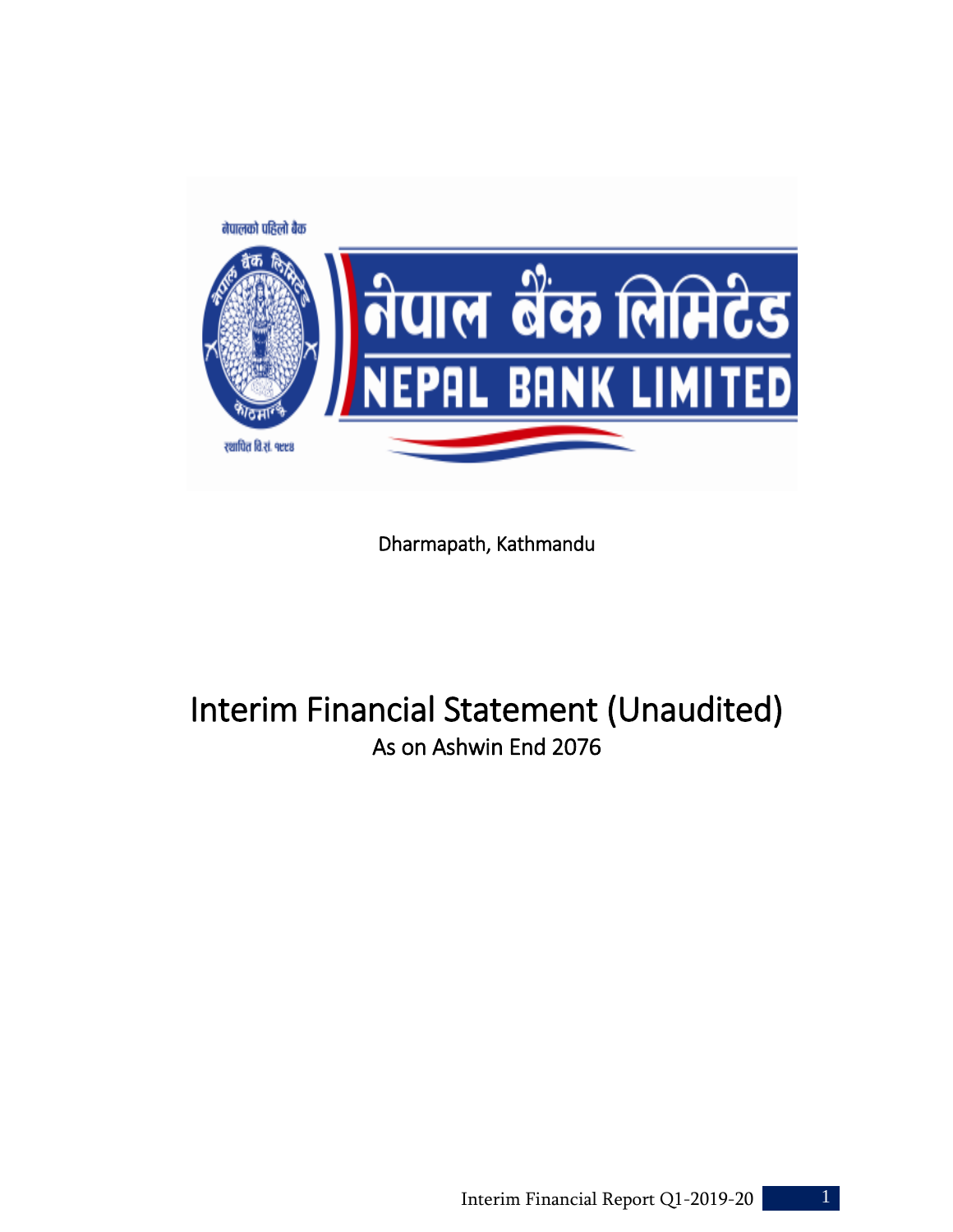

# **Condensed Statement of Financial Position (Quarterly)**

**As on Quarter ended Ashwin, 2076 (Mid October of 2019)**

|                                                    |                                      | <b>Figures in NPR</b>                           |
|----------------------------------------------------|--------------------------------------|-------------------------------------------------|
| <b>Assets</b>                                      | <b>This Quarter</b><br><b>Ending</b> | <b>Immediate Previous</b><br><b>Year Ending</b> |
| Cash and cash equivalent                           | 7,092,139,645.63                     | 10,420,849,044.65                               |
| Due from Nepal Rastra Bank                         | 8,103,344,708.81                     | 10,178,321,130.70                               |
| Placement with Bank and Financial Institutions     | 6,264,500,000.00                     | 5,427,675,000.00                                |
| <b>Derivative Financial Instruments</b>            | 53,324,800.00                        | 90,194,000.00                                   |
| <b>Other Trading Assets</b>                        |                                      |                                                 |
| Loan and advances to B/FIs                         | 4,286,718,544.12                     | 3,303,280,249.74                                |
| Loan and Advances to Customers                     | 92,659,210,765.68                    | 92,414,064,454.06                               |
| <b>Investment Securities</b>                       | 16,257,542,582.61                    | 16,475,160,470.62                               |
| <b>Current Tax Assets</b>                          | 824,398,633.13                       | 980,408,966.97                                  |
| <b>Investment in Subsidiaries</b>                  |                                      |                                                 |
| <b>Investment</b> in Associates                    |                                      |                                                 |
| <b>Investment Property</b>                         | 94,913,389.08                        | 97,398,638.92                                   |
| Property and Equipment                             | 11,865,164,630.47                    | 11,828,044,162.15                               |
| Goodwill and Intangible assets                     | 29,125,970.54                        | 25,527,646.45                                   |
| <b>Deferred Tax Assets</b>                         |                                      |                                                 |
| <b>Other Assets</b>                                | 8,680,979,007.93                     | 14,670,455,415.09                               |
| <b>Total Assets</b>                                | 156,211,362,678                      | 165,911,379,179                                 |
| <b>Liabilities</b>                                 |                                      |                                                 |
| Due to Bank and Financial Institutions             | 2,007,154,966                        | 1,074,497,374                                   |
| Due to Nepal Rastra Bank                           | 26,924,286                           | 41,843,286                                      |
| <b>Derivative Financial Instruments</b>            |                                      |                                                 |
| <b>Deposits from Customers</b>                     | 114,798,221,298                      | 117,200,788,938                                 |
| <b>Borrowings</b>                                  | 398,650,000                          | 950,000,000                                     |
| <b>Current Tax Liabilities</b>                     |                                      |                                                 |
| Provisions                                         | 63,277,906                           | 63,277,906                                      |
|                                                    |                                      |                                                 |
| <b>Deferred Tax Liabilities</b>                    | 3,393,030,566                        | 3,705,208,378                                   |
| <b>Other Liabilities</b><br>Debt securities issued | 6,109,198,024                        | 13,437,844,866                                  |
|                                                    |                                      |                                                 |
| <b>Subordinated Liabilities</b>                    | 126,796,457,048                      | 136,473,460,749                                 |
| <b>Total Liabilities</b>                           |                                      |                                                 |
| <b>Equity</b><br>Share Capital                     | 9,811,148,000                        | 9,811,148,000                                   |
| <b>Share Premium</b>                               | 3,262,810,756                        |                                                 |
| <b>Retained Earnings</b>                           | 3,086,066,961                        | 3,262,810,756<br>3,018,626,817                  |
| Reserves                                           | 13,254,879,913                       | 13, 345, 332, 857                               |
| Total equity attributable to equity holders        | 29,414,905,630                       | 29,437,918,430                                  |
| <b>Non-controlling interest</b>                    |                                      |                                                 |
| <b>Total Equity</b>                                | 29,414,905,630                       | 29,437,918,430                                  |
| <b>Total Liabilities and Equity</b>                | 156,211,362,678                      | 165,911,379,179                                 |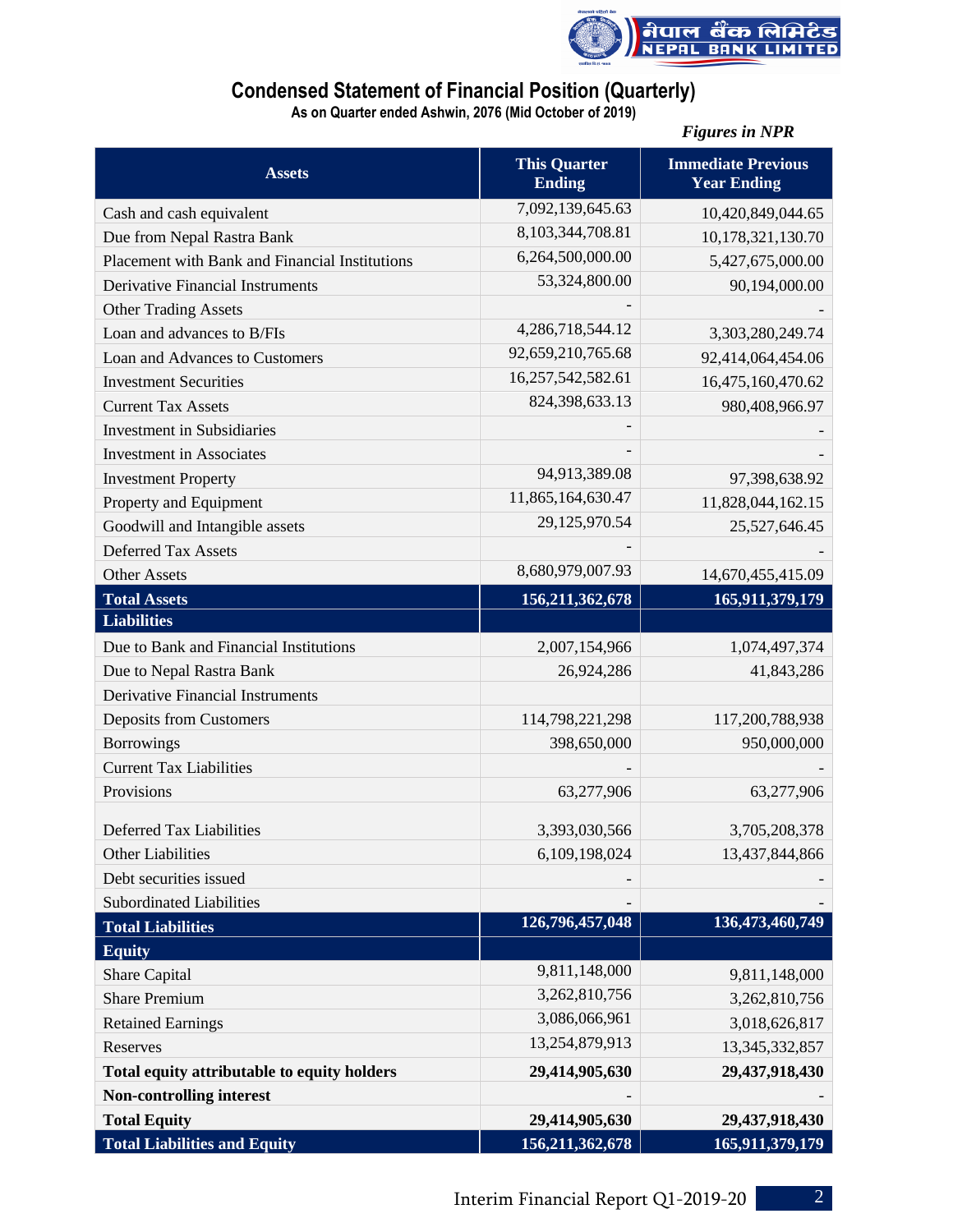

# **Condensed Statement of Profit or Loss For the Quarter ended Ashwin 2076**

|                                                            |                     |                                              |                                    | <b>Figures in NPR</b>                     |
|------------------------------------------------------------|---------------------|----------------------------------------------|------------------------------------|-------------------------------------------|
|                                                            | <b>Current Year</b> |                                              | <b>Previous Year Corresponding</b> |                                           |
| <b>Particulars</b>                                         | <b>This Quarter</b> | <b>Up to This</b><br><b>Quarter</b><br>(YTD) | <b>This Quarter</b>                | <b>Up to This</b><br><b>Quarter (YTD)</b> |
| <b>Interest Income</b>                                     | 2,883,732,347       | 2,883,732,347                                | 2,277,807,025                      | 2,277,807,025                             |
| Interest expense                                           | 1,555,470,003       | 1,555,470,003                                | 907,808,171                        | 907,808,171                               |
| <b>Net Interest Income</b>                                 | 1,328,262,343       | 1,328,262,343                                | 1,369,998,854                      | 1,369,998,854                             |
| Fees and Commission Income                                 | 181,966,718         | 181,966,718                                  | 520,723,916                        | 520,723,916                               |
| Fees and Commission Expense                                | 21,732,807          | 21,732,807                                   | 19,022,568                         | 19,022,568                                |
| Net fee and commission income                              | 160,233,911         | 160,233,911                                  | 501,701,348                        | 501,701,348                               |
| Net interest, fee and commission<br>income                 | 1,488,496,254       | 1,488,496,254                                | 1,871,700,202                      | 1,871,700,202                             |
| Net trading income                                         | 92,863,896          | 92,863,896                                   | 93,053,895                         | 93,053,895                                |
| Other operating income                                     | 41,048,667          | 41,048,667                                   | 40,832,534                         | 40,832,534                                |
| <b>Total operating income</b>                              | 1,622,408,818       | 1,622,408,818                                | 2,005,586,631                      | 2,005,586,631                             |
| Impairment charge/(reversal) for loans<br>and other losses | 109,965,689         | 109,965,689                                  | 32,189,408                         | 32,189,408                                |
| Net operating income                                       | 1,512,443,129       | 1,512,443,129                                | 1,973,397,224                      | 1,973,397,224                             |
| <b>Operating Expenses</b>                                  |                     |                                              |                                    |                                           |
| Personnel Expense                                          | 679,980,133         | 679,980,133                                  | 517,855,899                        | 517,855,899                               |
| Other Operating Expense                                    | 190,085,731         | 190,085,731                                  | 150,813,127                        | 150,813,127                               |
| Depreciation and Amortization                              | 31,915,657          | 31,915,657                                   | 23,414,555                         | 23,414,555                                |
| <b>Operating profit</b>                                    | 610,461,609         | 610,461,609                                  | 1,281,313,643                      | 1,281,313,643                             |
| Non-operating Income                                       | 75,579,009          | 75,579,009                                   | 24,234,644                         | 24,234,644                                |
| Non-operating expense                                      |                     |                                              |                                    |                                           |
| Profit before Income tax                                   | 686,040,618         | 686,040,618                                  | 1,305,548,288                      | 1,305,548,288                             |
| Income tax Expenses                                        |                     |                                              |                                    |                                           |
| <b>Current Tax</b>                                         | 157, 179, 157       | 157, 179, 157                                | 391,664,486                        | 391,664,486                               |
| Deferred Tax                                               | (52,962,190)        | (52,962,190)                                 |                                    |                                           |
| Profit/(loss) for the period                               | 581,823,651         | 581,823,651                                  | 913,883,801                        | 913,883,801                               |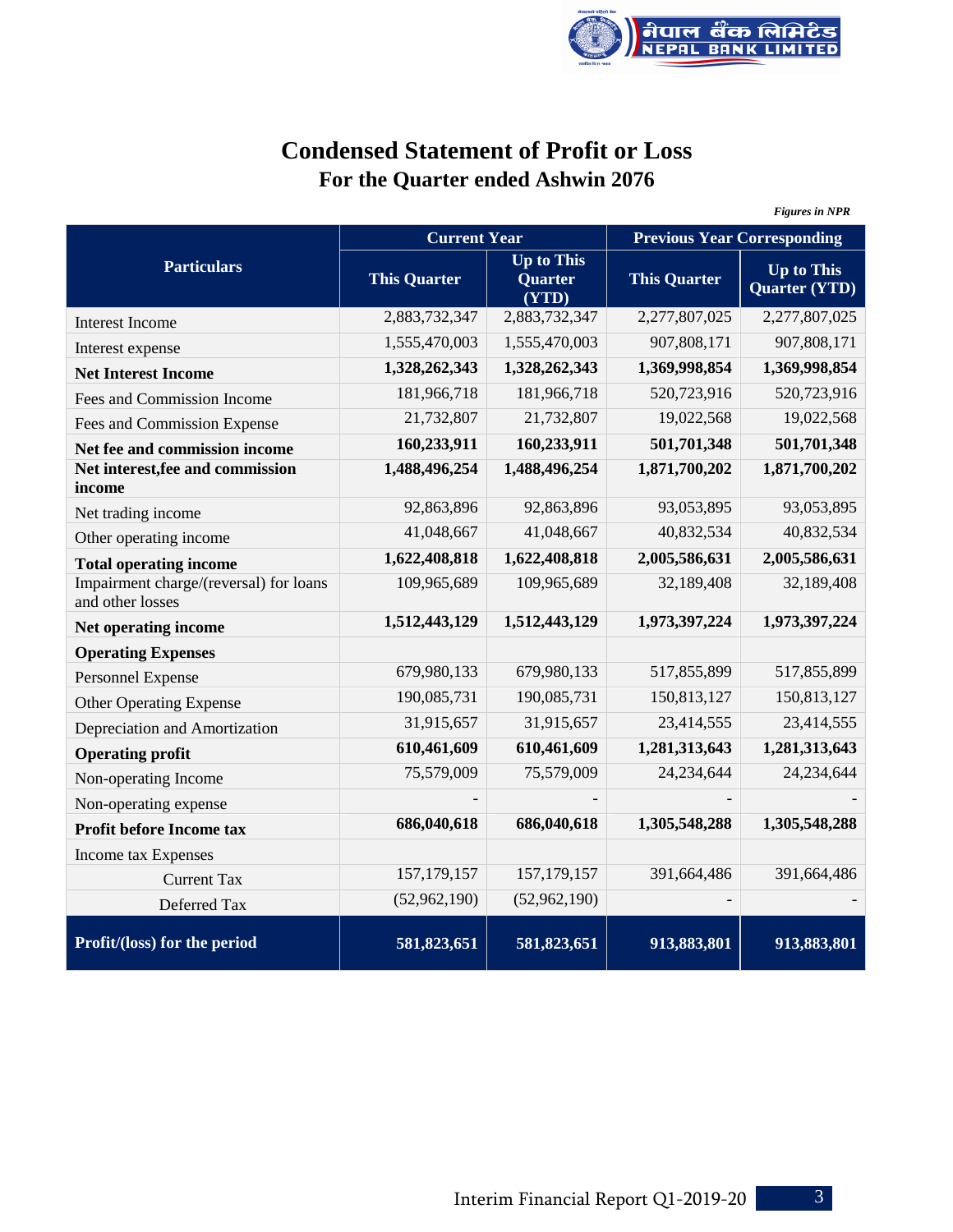

# Notes to The Financial Statements

- 1. Above financial Statements are prepared in accordance with the Nepal Financial Reporting Standards (NFRS) and certain carve-outs as issued by ICAN.
- 2. These figures may vary with the audited figures at the instance of external auditor and regulator.
- 3. Figures have been regrouped and rearranged wherever necessary.
- 4. Loans and advances consist of accrued interest receivable net of interest suspense and have been presented in net of any impairment charges. Impairment charge on loans and advances have been taken as calculated as per NRB directives using carve out no. 5 issued by Institute of Chartered Accountants of Nepal (ICAN) being higher of impairment charge calculated as per NAS 39.
- 5. Loans and advances to customers include loan to customers and Loan to Employees which have been measured at amortized cost.
- 6. The provision for Defined Benefit Obligations and leave has been adjusted as per management assumption.
- 7. Personnel Expenses include employee bonus provision and amortization of the Deferred employee benefits of subsidized loans provided as per Employee byelaws of the bank.
- 8. NFRS adjustments which are subject to regulatory adjustment as per NRB directives have been shown as regulatory adjustments.
- 9. Other comprehensive income includes the fair value changes of Investment and losses on employee benefits net of tax.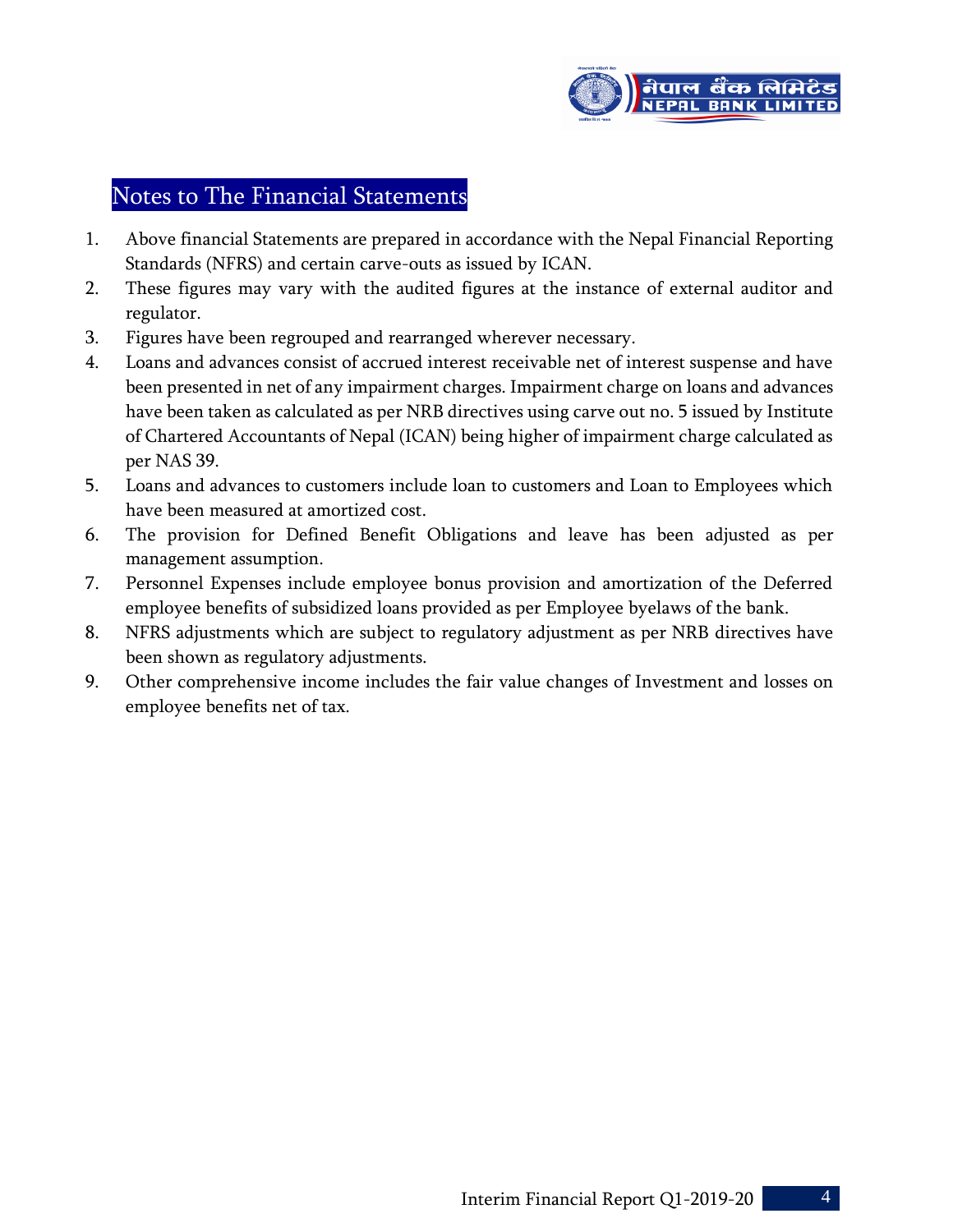

# **Statement of Comprehensive Income**

 **For the Quarter ended Ashwin, 2076 (Mid July of 2019)**

|                    |                                                                                                                      |                     |                                           |                                    | <b>Figures in NPR</b>                     |  |
|--------------------|----------------------------------------------------------------------------------------------------------------------|---------------------|-------------------------------------------|------------------------------------|-------------------------------------------|--|
| <b>Particulars</b> |                                                                                                                      |                     | <b>Current Year</b>                       | <b>Previous Year Corresponding</b> |                                           |  |
|                    |                                                                                                                      | <b>This Quarter</b> | <b>Up to This</b><br><b>Quarter (YTD)</b> | <b>This Quarter</b>                | <b>Up to This</b><br><b>Quarter (YTD)</b> |  |
|                    | <b>Profit or Loss for the Period</b>                                                                                 | 581,823,651         | 581,823,651                               | 913,883,801                        | 913,883,801                               |  |
|                    | <b>Other Comprehensive Income</b>                                                                                    |                     |                                           |                                    |                                           |  |
| a                  | Items that will not be reclassified<br>to Profit or Loss                                                             |                     |                                           |                                    |                                           |  |
|                    | Gains / (Losses) from investment<br>in equity instruments measured at<br>fair value                                  | (489, 052, 072)     | (489, 052, 072)                           | (40, 547, 588)                     | (40, 547, 588)                            |  |
|                    | Gains / (Losses) on revaluation                                                                                      |                     |                                           |                                    |                                           |  |
|                    | Actuarial Gains / (Losses) on<br>defined benefit plans                                                               | (375,000,000)       | (375,000,000)                             |                                    |                                           |  |
|                    | Income tax relating to above items                                                                                   | 259, 215, 622       | 259, 215, 622                             | 9,357,136                          | 9,357,135.78                              |  |
|                    | <b>Net</b><br>other<br>Comprehensive<br>that<br>will<br><b>Income</b><br>not<br>be<br>reclassified to Profit or Loss | (604, 836, 451)     | (604, 836, 451)                           | (31, 190, 453)                     | (31, 190, 453)                            |  |
| b                  | Items that are or may<br>be<br>reclassified to Profit or Loss                                                        |                     |                                           |                                    |                                           |  |
|                    | Gains (Losses) on cash flow hedge                                                                                    |                     |                                           |                                    |                                           |  |
|                    | Exchange gains (Losses) (arising<br>from translating financial assets of<br>foreign operation)                       |                     |                                           |                                    |                                           |  |
|                    | Income tax relating to above items                                                                                   |                     |                                           |                                    |                                           |  |
|                    | other<br>Comprehensive<br><b>Net</b><br>Income that are or may be<br>reclassified to Profit or Loss                  | $\blacksquare$      |                                           |                                    |                                           |  |
| c                  | Share of other comprehensive<br>income of associate accounted as<br>per equated method                               |                     |                                           |                                    |                                           |  |
|                    | Other Comprehensive income<br>for the period, net of income tax                                                      | (604, 836, 451)     | (604, 836, 451)                           | (31, 190, 453)                     | (31, 190, 453)                            |  |
| period             | Total Comprehensive income for the                                                                                   | (433,716,785)       | (23,012,800)                              | (23,012,800)                       | 882,693,349                               |  |
|                    | Profit attributable to:                                                                                              |                     |                                           |                                    |                                           |  |
|                    | Equity shareholder of the bank                                                                                       | (23,012,800)        | (23,012,800)                              | 882,693,349                        | 882,693,349                               |  |
|                    | Non-controlling interest                                                                                             |                     |                                           |                                    |                                           |  |
|                    | <b>Total</b>                                                                                                         | (23, 012, 800)      | (23, 012, 800)                            | 882,693,349                        | 882,693,349                               |  |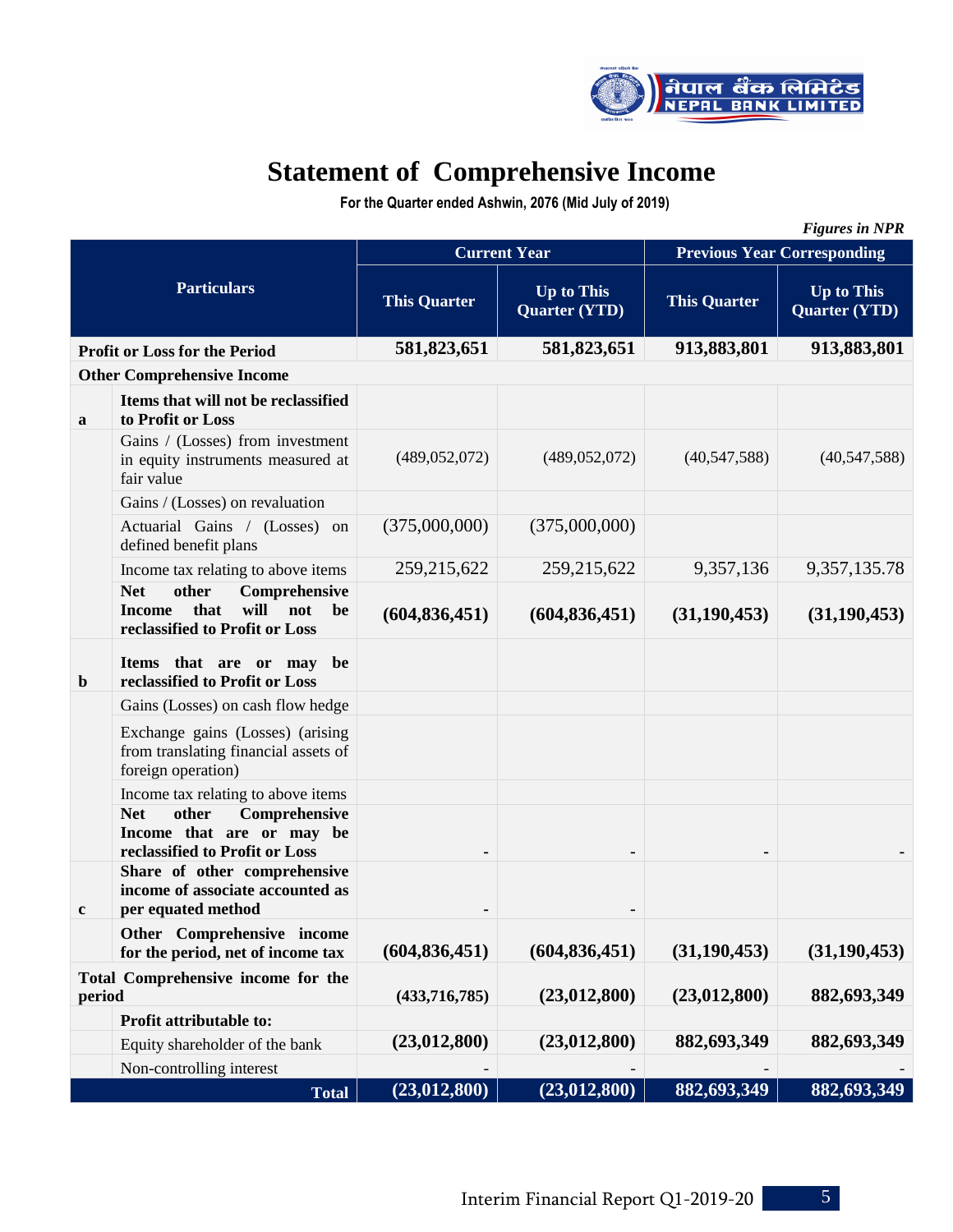

# Ratios as per NRB Directive

|                                            |                               | <b>Current Year</b>                          | <b>Previous Year</b><br><b>Corresponding</b> |                                           |  |
|--------------------------------------------|-------------------------------|----------------------------------------------|----------------------------------------------|-------------------------------------------|--|
| <b>Particulars</b>                         | <b>This</b><br><b>Quarter</b> | <b>Up to This</b><br><b>Quarter</b><br>(YTD) | <b>This</b><br><b>Quarter</b>                | <b>Up to This</b><br><b>Quarter (YTD)</b> |  |
| <b>Earning Per share</b>                   |                               |                                              |                                              |                                           |  |
| <b>Basic Earnings Per Share</b>            |                               | 23.72                                        |                                              | 37.26                                     |  |
| Annualized Basic Earnings Per Share        |                               | 23.72                                        |                                              | 37.26                                     |  |
| Diluted Earnings per share                 |                               | 23.72                                        |                                              | 37.26                                     |  |
| <b>Ratio as per NRB Directives</b>         |                               |                                              |                                              |                                           |  |
| Ratios as per NRB Directives               |                               |                                              |                                              |                                           |  |
| Capital fund to RWA                        |                               | 18.01%                                       |                                              | 23.92%                                    |  |
| Non-Performing Loan (NPL) to total<br>loan |                               | 2.75%                                        |                                              | 2.28%                                     |  |
| Total Loan Loss provision to Total NPL     |                               | 111.73%                                      |                                              | 123.07%                                   |  |
| <b>Cost of Funds</b>                       |                               | 5.22%                                        |                                              | 3.84%                                     |  |
| Credit to Deposit Ratio                    |                               | 68.63%                                       |                                              | 71.09%                                    |  |
| <b>Base Rate</b>                           |                               | 7.84%                                        |                                              | 7.52%                                     |  |
| <b>Interest Rate Spread</b>                |                               | 4.47%                                        |                                              | 4.98%                                     |  |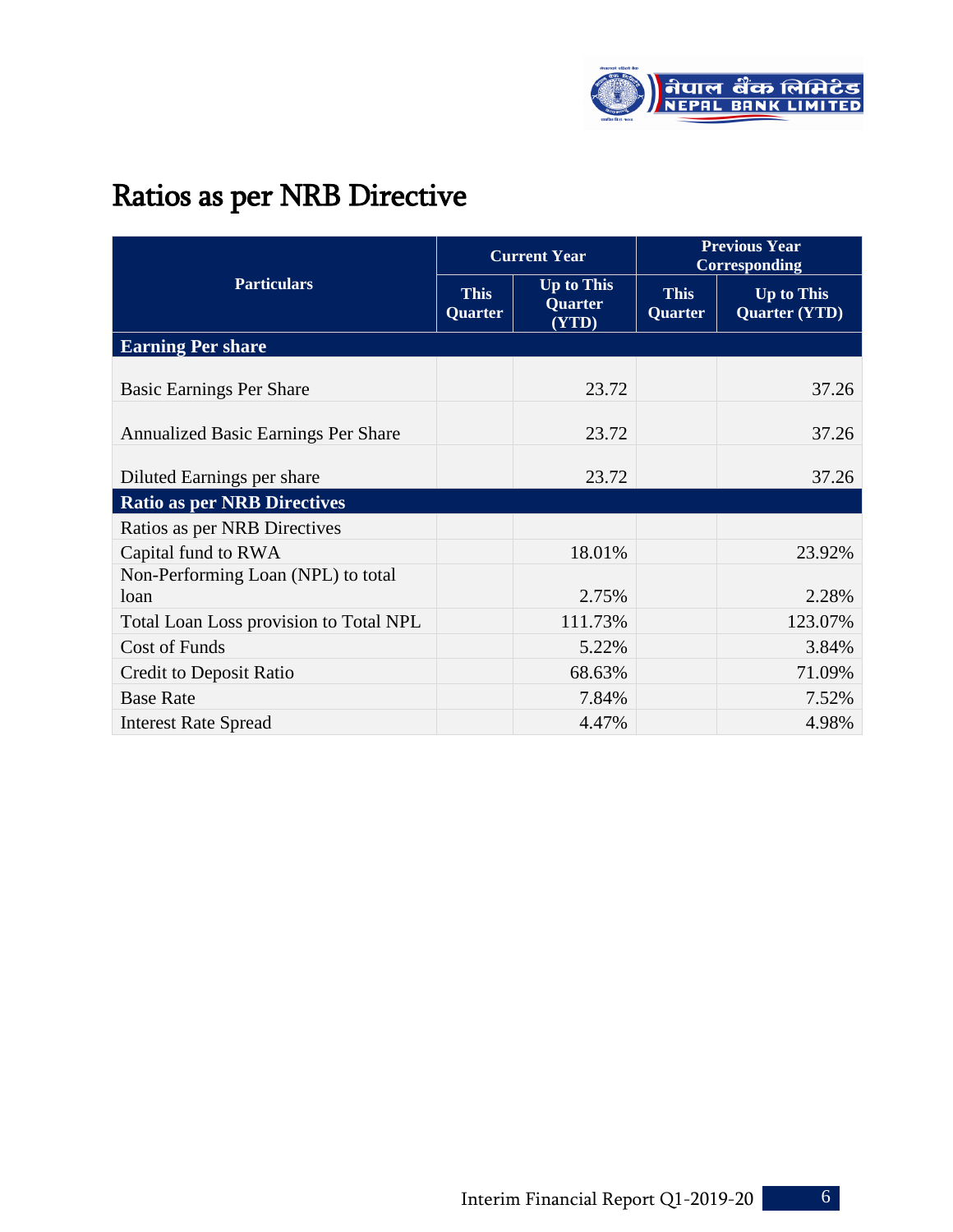

# **Statement of Distributable Profit or Loss**

**For the Quarter Ended Ashwin 2076**

|                                                             | <b>Figures in NPR</b> |
|-------------------------------------------------------------|-----------------------|
| <b>Particulars</b>                                          | <b>Amount</b>         |
| Net Profit for the quarter ended Ashwin 2076                | 581,823,651           |
| 1. Appropriations                                           |                       |
| 1.1 Profit required to be appropriated to statutory reserve | 123,989,186           |
| a. General Reserve                                          | 116,364,730           |
| b. Capital Redemption Reserve                               |                       |
| c. Exchange Fluctuation Fund                                |                       |
| d. Corporate Social Responsibility Fund                     | 5,818,237             |
| e. Employees Training Fund                                  | 1,806,219             |
| f. Other                                                    |                       |
| 1.2 Profit required to be transfer to Regulatory Reserve    | 392,169,024           |
| a. Transfer to Regulatory Reserve                           | 395,629,158           |
| b. Transfer from Regulatory Reserve                         | (3,460,134)           |
| Net Profit for quarter end Ashwin 2076 available for        | 65,665,441            |
| distribution                                                |                       |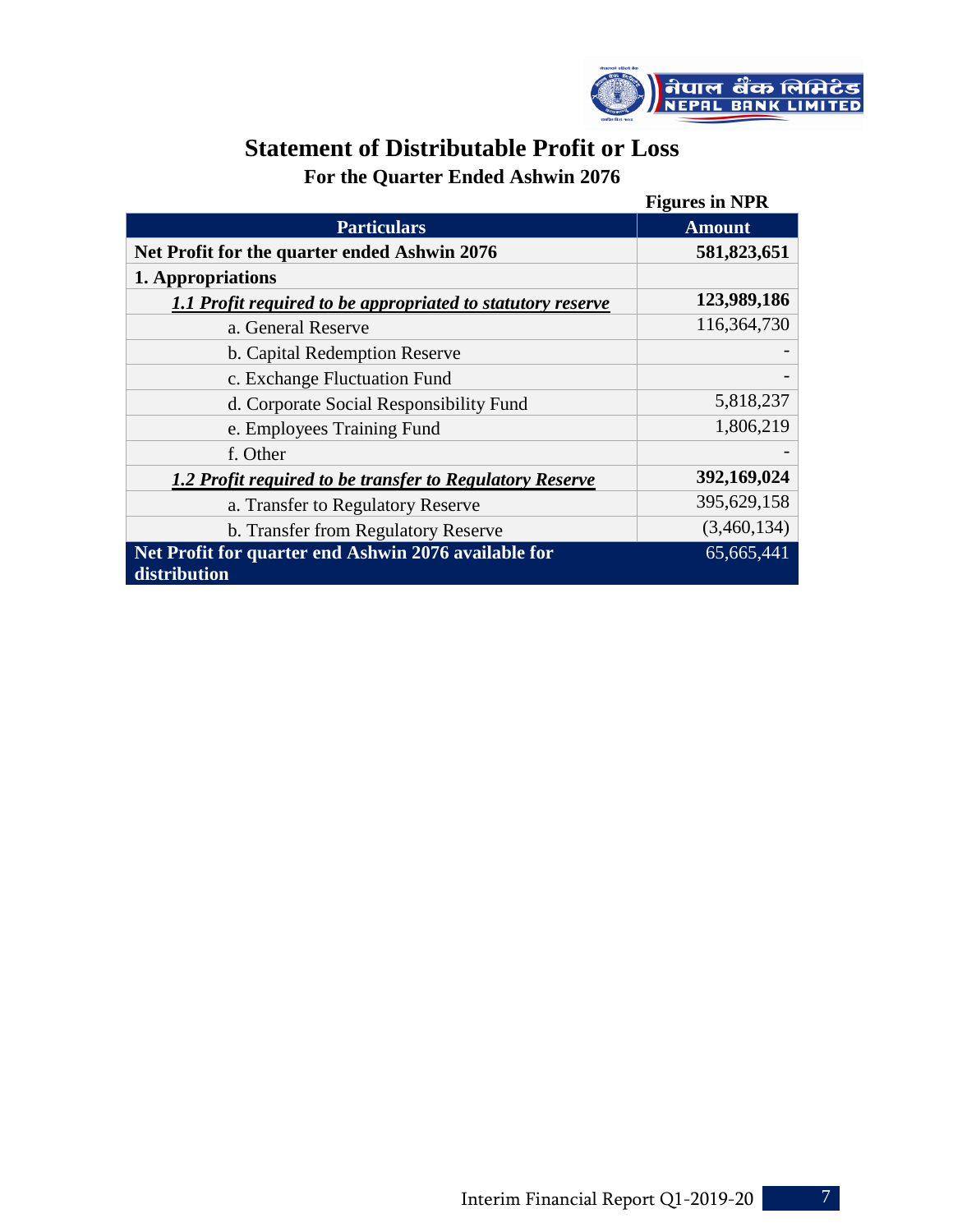

# **Condensed Consolidated Statement of Changes in Equity**

For the Period ( From Shrawan 1 2076 to Ashwin End 2076) ended Ashwin End 2076 -

| <b>Attributable to equity holders of the Bank</b>  |                  |                          |                    |                                                 |                       |                               | <b>Figures in NPR</b>    |                     |                 |                 |                                 |                 |
|----------------------------------------------------|------------------|--------------------------|--------------------|-------------------------------------------------|-----------------------|-------------------------------|--------------------------|---------------------|-----------------|-----------------|---------------------------------|-----------------|
| <b>Particulars</b>                                 | Capital<br>Share | premium<br>Sha           | General<br>reserve | <b>Exchange</b><br>equalisation<br>$\mathbf{E}$ | Regulatory<br>Reserve | Value<br>Fair Valu<br>Reserve | Revaluation<br>Reserve   | Retained<br>earning | Other           | Total           | Non-<br>controlling<br>interest | Total equity    |
| <b>Balance at 1st Shrawan 2075</b>                 | 8,042,662,200    | 132,836,801              | 3,904,177,041      | 86,786,913.55                                   | 2,589,021,283         | 2,298,882,970                 | 7,743,591,321            | (437, 190, 857)     | (1,388,773,508) | 22,971,994,165  |                                 | 22,971,994,165  |
| Profit for the period                              |                  | $\overline{\phantom{a}}$ | 522,396,176        | $\sim$                                          | (1,421,823,352)       |                               | $\overline{\phantom{a}}$ | 2,611,980,882       | 55,590,384      | 1,768,144,091   |                                 | 1,768,144,091   |
| Other comprehensive income                         |                  |                          |                    |                                                 |                       | (226, 350, 414)               |                          |                     | (818, 165, 959) | (1,044,516,373) |                                 | (1,044,516,373) |
| <b>Total Comprehensive income</b>                  |                  | $\blacksquare$           | 522,396,176        | $\blacksquare$                                  | (1,421,823,352)       | (226,350,414)                 |                          | 2,611,980,882       | (762, 575, 575) | 723,627,717     |                                 | 723,627,717     |
| share issued                                       | 1,768,485,800    | 3,129,973,956            |                    |                                                 |                       |                               |                          |                     | $\blacksquare$  | 4,898,459,756   |                                 | 4,898,459,756   |
| Share based payments                               |                  |                          |                    |                                                 |                       |                               |                          |                     |                 |                 |                                 |                 |
| Dividends to equity holders                        |                  |                          |                    |                                                 |                       |                               |                          |                     |                 |                 |                                 |                 |
| Bonus shares issued                                |                  |                          |                    |                                                 |                       |                               |                          |                     |                 |                 |                                 |                 |
| Cash dividend paid                                 |                  |                          |                    |                                                 |                       |                               |                          |                     |                 |                 |                                 |                 |
| Other                                              |                  |                          |                    |                                                 |                       |                               |                          | 843, 836, 792       | $\blacksquare$  | 843,836,792     |                                 | 843,836,792     |
| <b>Total contributions by and</b><br>distributions | 1,768,485,800    | 3,129,973,956            |                    |                                                 |                       |                               |                          | 843,836,792         |                 | 5,742,296,547   |                                 | 5,742,296,547   |
| <b>Balance at 31st Asadh 2076</b>                  | 9,811,148,000    | 3,262,810,756            | 4,426,573,218      | 86,786,914                                      | 1,167,197,931         | 2,072,532,556                 | 7,743,591,321            | 3,018,626,817       | (2,151,349,082) | 29,437,918,430  |                                 | 29,437,918,430  |

| <b>Balance at 1st Sharwan 2076</b> | 9,811,148,000 | 3,262,810,756  | 4,426,573,218 | 86,786,914               | 1.167.197.931 | 2.072.532.556            |                          | 3.018.626.817   | (2,151,349,082)                    | 29.437.918.430  |                | 29,437,918,430  |
|------------------------------------|---------------|----------------|---------------|--------------------------|---------------|--------------------------|--------------------------|-----------------|------------------------------------|-----------------|----------------|-----------------|
| Profit for the period              |               |                | 116,364,730   | $\overline{\phantom{a}}$ | 392,169,024   | $\overline{\phantom{a}}$ | $\overline{\phantom{0}}$ | 581,823,651     | 5,849,752                          | 1,096,207,157   |                | 1,096,207,157   |
| Other comprehensive income         |               |                |               | ٠                        |               | (342, 336, 451)          | ٠                        |                 | (262,500,000)                      | (604, 836, 451) |                | (604, 836, 451) |
| <b>Total Comprehensive income</b>  |               | $\blacksquare$ | 116,364,730   | $\overline{\phantom{a}}$ | 392,169,024   | (342, 336, 451)          |                          | 581,823,651     | (256, 650, 248)                    | 491,370,706     | $\blacksquare$ | 491,370,706     |
| share issued                       |               |                |               |                          |               |                          |                          |                 |                                    |                 |                |                 |
| Share based payments               |               |                |               |                          |               |                          |                          |                 |                                    |                 |                |                 |
| Dividends to equity holders        |               |                |               |                          |               |                          |                          |                 |                                    |                 |                |                 |
| Bonus shares issued                |               |                |               |                          |               |                          |                          |                 |                                    |                 |                |                 |
| Cash dividend paid                 |               |                |               |                          |               |                          |                          |                 |                                    |                 |                |                 |
| Other                              |               |                |               |                          |               |                          |                          | (514, 383, 506) | $\blacksquare$                     | (514,383,506)   |                | (514, 383, 506) |
| Total contributions by and         |               |                |               |                          |               |                          |                          |                 |                                    |                 |                |                 |
| distributions                      |               |                |               |                          |               |                          |                          | (514, 383, 506) |                                    | (514,383,506)   |                | (514, 383, 506) |
| <b>Balance at 30th Ashwin 2076</b> | 9.811.148.000 | 3.262.810.756  | 4,542,937,948 | 86,786,914               | 1.559.366.955 | 1.730.196.106            | 7.743.591.321            | 3.086.066.961   | $(2.407.999.330)$ $29.414.905.630$ |                 |                | 29,414,905,630  |

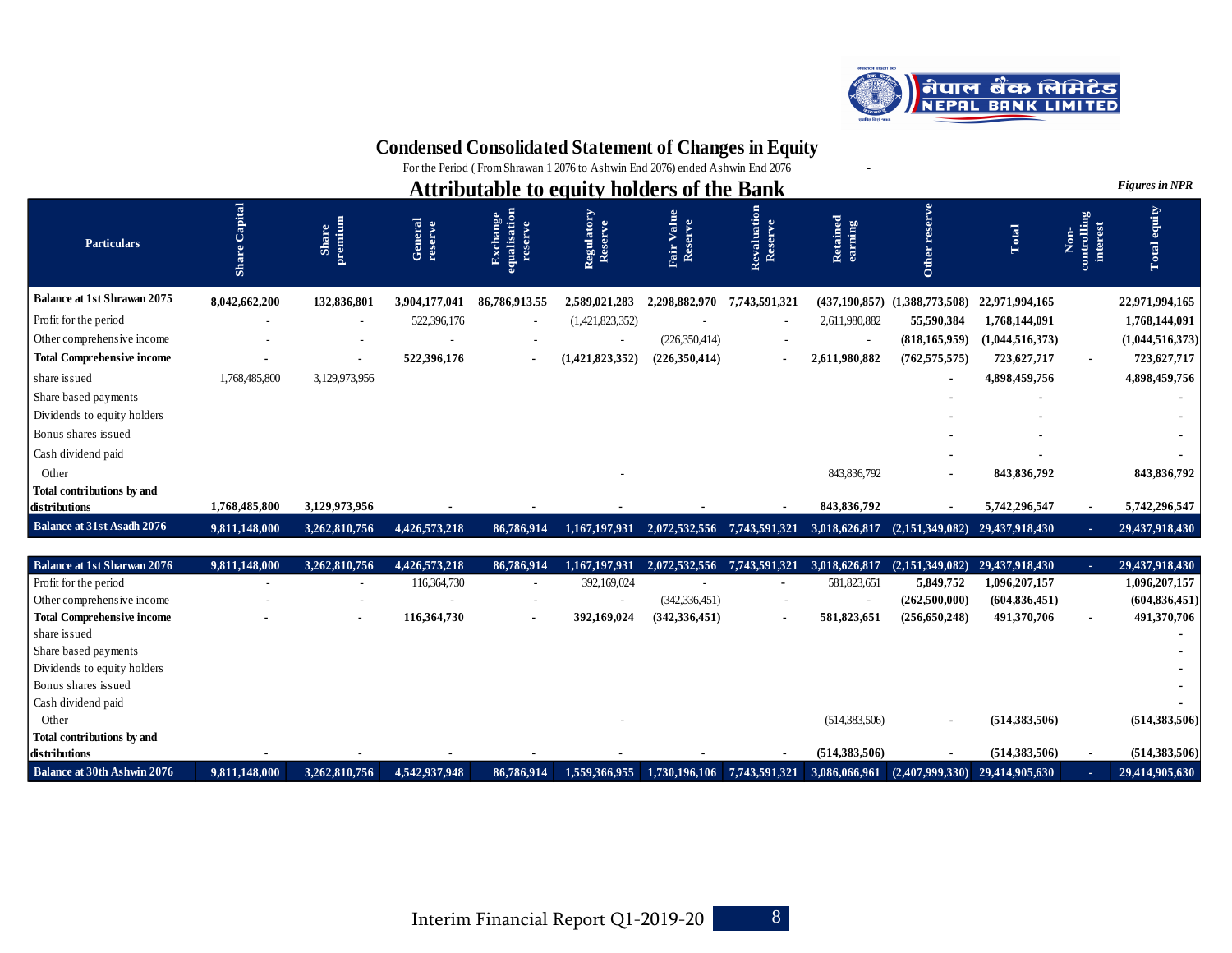

# **Statement of Cash Flows**

**For the period (From Shrawan 1, 2076 to Ashwin 30, 2076) ended Ashwin 30, 2076**

*Figures in NPR* 

| <b>Particulars</b>                                                         | <b>Up to This Quarter</b> | <b>Corresponding</b><br><b>Previous Year Upto</b><br><b>This Quarter</b> |
|----------------------------------------------------------------------------|---------------------------|--------------------------------------------------------------------------|
| <b>CASH FLOWS FROM OPERATING</b><br><b>ACTIVITIES</b>                      |                           |                                                                          |
| Interest received                                                          | 2,742,865,642             | 2,640,082,811                                                            |
| Fees and other income received                                             | 181,966,718               | 520,723,916                                                              |
| Dividend received                                                          |                           |                                                                          |
| Receipts from other operating activities                                   | (5,710,550)               | 40,832,534                                                               |
| Interest paid                                                              | (1,555,470,003)           | (907, 808, 171)                                                          |
| Commission and fees paid                                                   | (21, 732, 807)            | (182, 171, 648)                                                          |
| Cash payment to employees                                                  | (527, 349, 385)           | (445, 389, 404)                                                          |
| Other expense paid                                                         | (190,085,731)             | (146, 688, 444)                                                          |
| Operating cash flows before changes in operating<br>assets and liabilities | 624,483,884               | 1,519,581,595                                                            |
|                                                                            |                           |                                                                          |
| (Increase)/Decrease in operating assets                                    |                           |                                                                          |
| Due from Nepal Rastra Bank                                                 | 2,074,976,422             | (3,029,025,975)                                                          |
| Placement with Bank and Financial Institutions                             | (836, 825, 000)           | (6,579,685,787)                                                          |
| Other trading assets                                                       |                           |                                                                          |
| Loans and advances to bank and financial institutions                      | (983, 438, 294)           | (2,739,470,887)                                                          |
| Loans and advances to customers                                            | (295, 366, 658)           | (839, 567, 144)                                                          |
| Other assets                                                               | 5,916,569,518             | 10,081,123,208                                                           |
| Increase/(Decrease) in operating liabilities                               |                           |                                                                          |
| Due to bank and financial institutions                                     | 932,657,592               | (290, 652, 430)                                                          |
| Due to Nepal Rastra Bank                                                   | (14,919,000)              | 8,638,453                                                                |
| Deposit from customers                                                     | (2,397,720,415)           | (6,109,270,062)                                                          |
| <b>Borrowings</b>                                                          | (551, 350, 000)           | (109, 500, 000)                                                          |
| Other liabilities                                                          | (7,465,862,410.93)        | 1,007,566,752                                                            |
| Net cash flow from operating activities before tax<br>paid                 | (2,996,794,362)           | (7,080,262,275)                                                          |
| Income taxes paid                                                          |                           |                                                                          |
| Net cash flow from operating activities                                    | (2,996,794,362)           | (7,080,262,275)                                                          |
| <b>CASH FLOW FROM INVESTING ACTIVITIES</b>                                 |                           |                                                                          |
| Purchase of investment securities                                          | (271, 626, 894)           |                                                                          |
| Receipts from sale of investment securities                                |                           | 3,563,523,421.28                                                         |
| Purchase of property and equipment                                         | (58, 784, 578)            | (63, 241, 017.54)                                                        |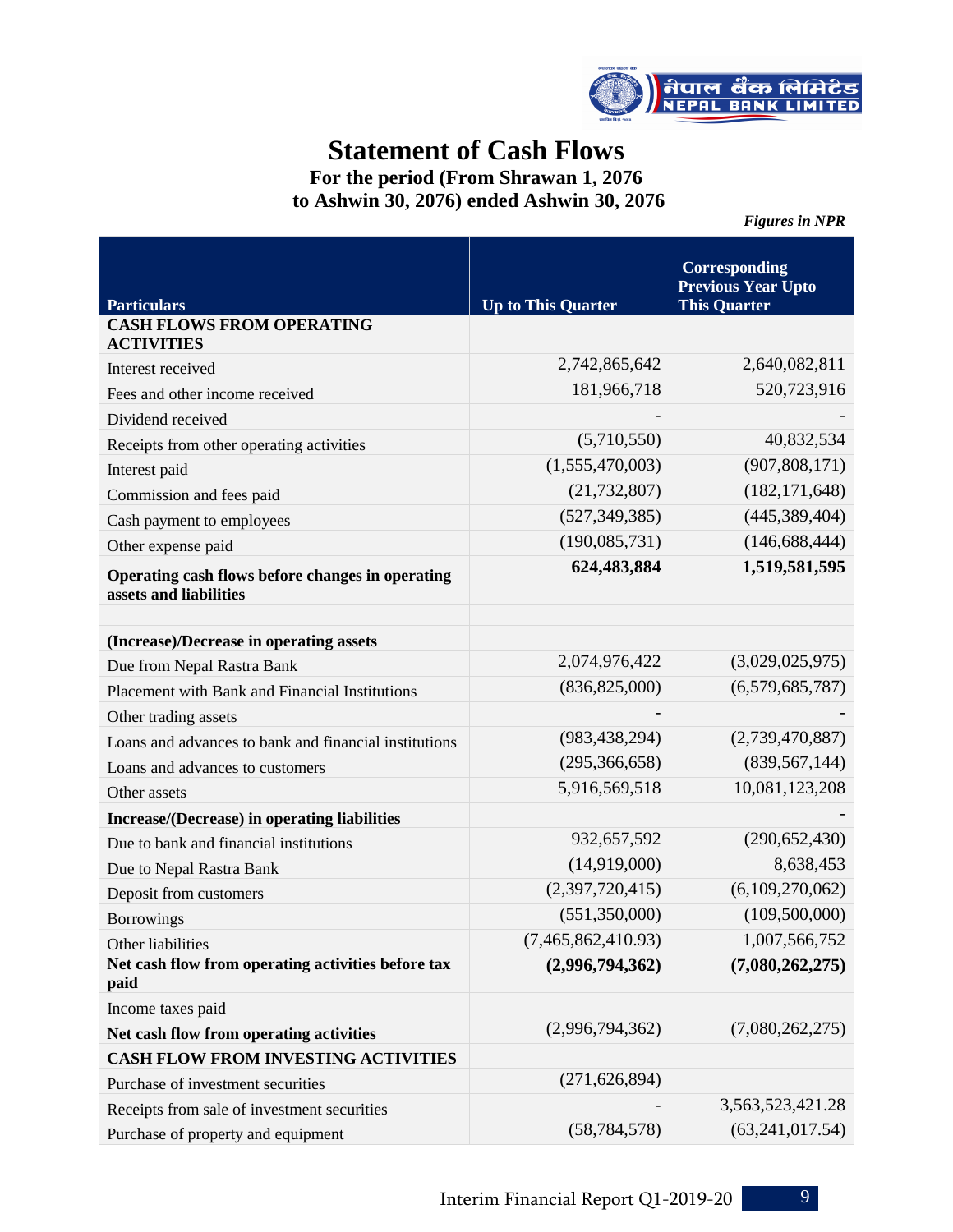| बेपालको प्रतिलो बैक |                          |
|---------------------|--------------------------|
|                     |                          |
|                     | नेपाल बँक लिमिटेड        |
|                     | <b>EPAL BANK LIMITED</b> |
| रखाधित वि.सं. ९९९४  |                          |

| Receipt from the sale of property and equipment                           | 142,520         |               |
|---------------------------------------------------------------------------|-----------------|---------------|
| Purchase of intangible assets                                             | (5,349,420)     |               |
| Receipt from the sale of intangible assets                                |                 |               |
| Purchase of investment properties                                         |                 |               |
| Receipt from the sale of investment properties                            | 3,460,134       |               |
| Interest received                                                         |                 |               |
| Dividend received                                                         | 243,200         |               |
| Net cash used in investing activities                                     | (331, 915, 037) | 3,500,282,404 |
|                                                                           |                 |               |
| <b>CASH FLOWS FROM FINANCING</b><br><b>ACTIVITIES</b>                     |                 |               |
| Receipt from issue of debt securities                                     |                 |               |
| Repayment of debt securities                                              |                 |               |
| Receipts from issue of subordinated liabilities                           |                 |               |
| Repayment of subordinated liability                                       |                 |               |
| Receipts from issue of shares                                             |                 | 4,951,760,240 |
| Dividends paid                                                            |                 |               |
| Interest paid                                                             |                 |               |
| Other receipt/payment                                                     |                 |               |
| Net cash from financing activities                                        |                 | 4,951,760,240 |
| Net increase (decrease) in cash and cash<br>equivalents                   | (3,328,709,399) | 1,371,780,369 |
| Cash and cash equivalents at the beginning of the<br>period (Shrawan 1)   | 10,420,849,045  | 5,780,881,927 |
| Effect of exchange rate fluctuations on cash and cash<br>equivalents held |                 |               |
| Cash and cash equivalents at the end of the period<br>(Ashwin 30)         | 7,092,139,646   | 7,152,662,295 |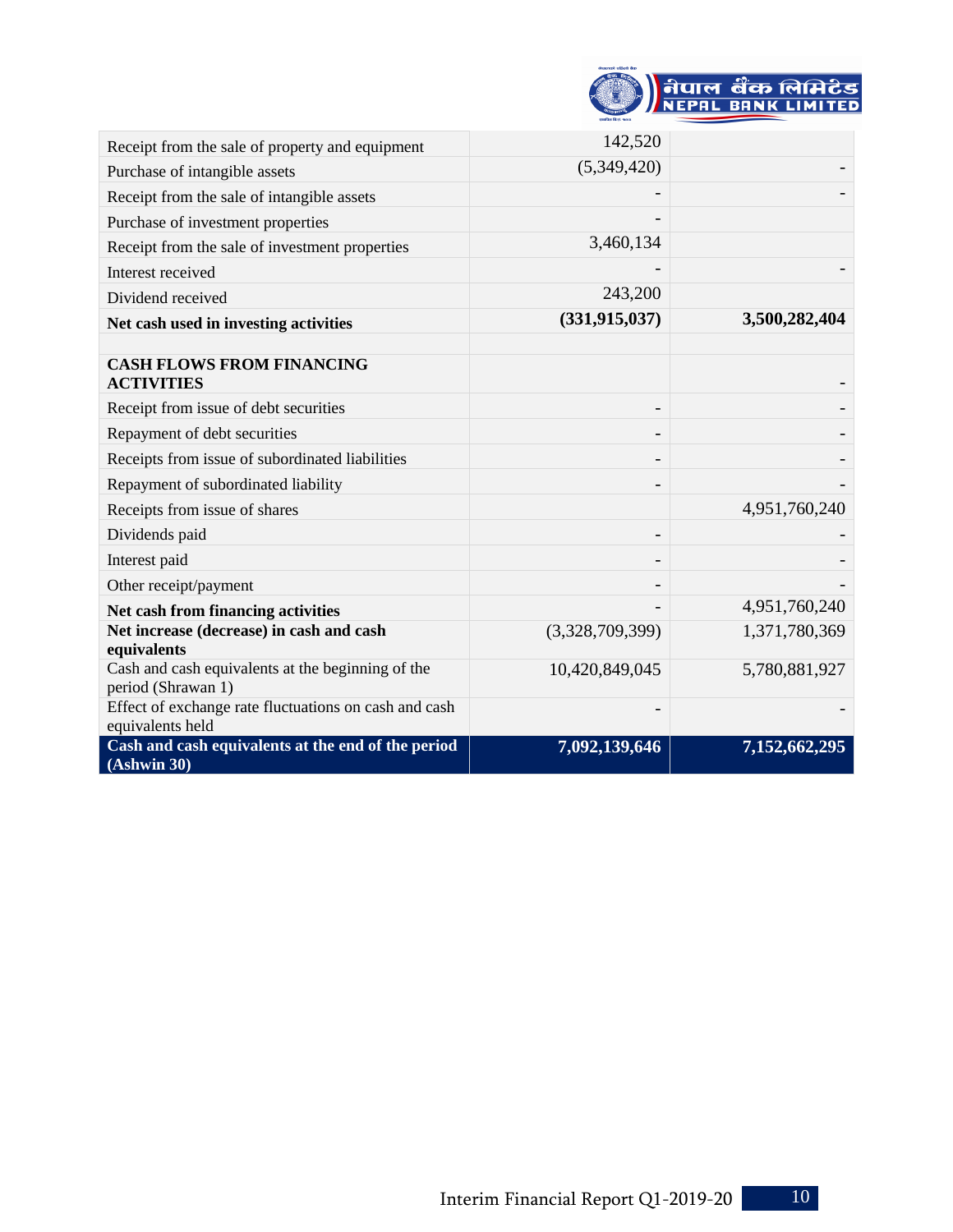

# Notes to the Interim Financial Statements

# 1. Basis of Preparation

The interim financial statements of the Bank have been prepared on accrual basis of accounting except the Cash flow information which is prepared, on a cash basis, using the direct method. The interest income is recognized on effective interest rate method.

The financial statements comprise the Condensed Statement of Financial Position, Condensed Statement of Profit or Loss and Condensed Statement of Comprehensive Income, Statement of Changes in Equity, Statement of Cash Flows and the Notes to the Accounts. The significant accounting policies applied in preparation of financial statements are set out below in point number 5. These policies are consistently applied to all the years presented, except for the changes in accounting policies disclosed specifically.

 The interim financial statements are presented in Nepalese Currency (NPR) (rounded to the nearest Rupee unless otherwise stated), which is the bank's functional currency. The Bank determines the functional currency and items included in the financial statements are measured using that functional currency.

Reporting Period is a period from the first day of Shrawan (mid-July) of any year to the last day of quarter end i.e. Ashoj (mid October), Poush (mid January), Chaitra (mid April), Ashwin (mid July) as per Nepalese calendar.

The current year period refers to 1st Shrawan 2076 to 30 th Ashwin 2076 as per Nepalese Calendar corresponding to 17th July 2019 to 17th October 2019 as per English Calendar and corresponding previous year period is 1<sup>st</sup> Shrawan 2075 to 31<sup>st</sup> Ashwin 2075 as per Nepalese Calendar corresponding to 15<sup>th</sup> July 2018 to 16th July 2018 as per English Calendar.

|                      | Nepalese Calendar              | <b>English Calendar</b> |
|----------------------|--------------------------------|-------------------------|
|                      | $1st$ Shrawan 2076 to          | $17th$ July 2019 to     |
| Current Year Period  | $30th$ Ashwin 2076             | $17th$ October 2019     |
|                      |                                |                         |
|                      | $1st$ Shrawan 2075 to          | $16th$ July 2018 to     |
| Previous Year Period | $31$ <sup>st</sup> Ashwin 2075 | $15th$ July 2018        |

# 2. Statement of Compliance with NFRSs

The interim financial statements have been prepared in accordance with Nepal Financial Reporting Standard (hereinafter referred as NFRS) and carve out laid down by the Institute of Chartered Accountant of Nepal.

The financial statements have been prepared on the going-concern basis.

The Bank presents its interim financial statements as per the format specified in directive 4 of unified directive 2075 and circular no. Bai.Bi.Ni.Bi/Niti/Paripatra/KaKhaGa/19/075/76 dated 2075.11.14 issued by NRB.

# 3. Use of Estimates, assumptions and judgments

The preparation of the Bank's financial statement requires management to make judgments, estimates and assumptions that affect the reported amount of revenues, expenses, assets and liabilities, and the

Interim Financial Report Q1-2019-20 11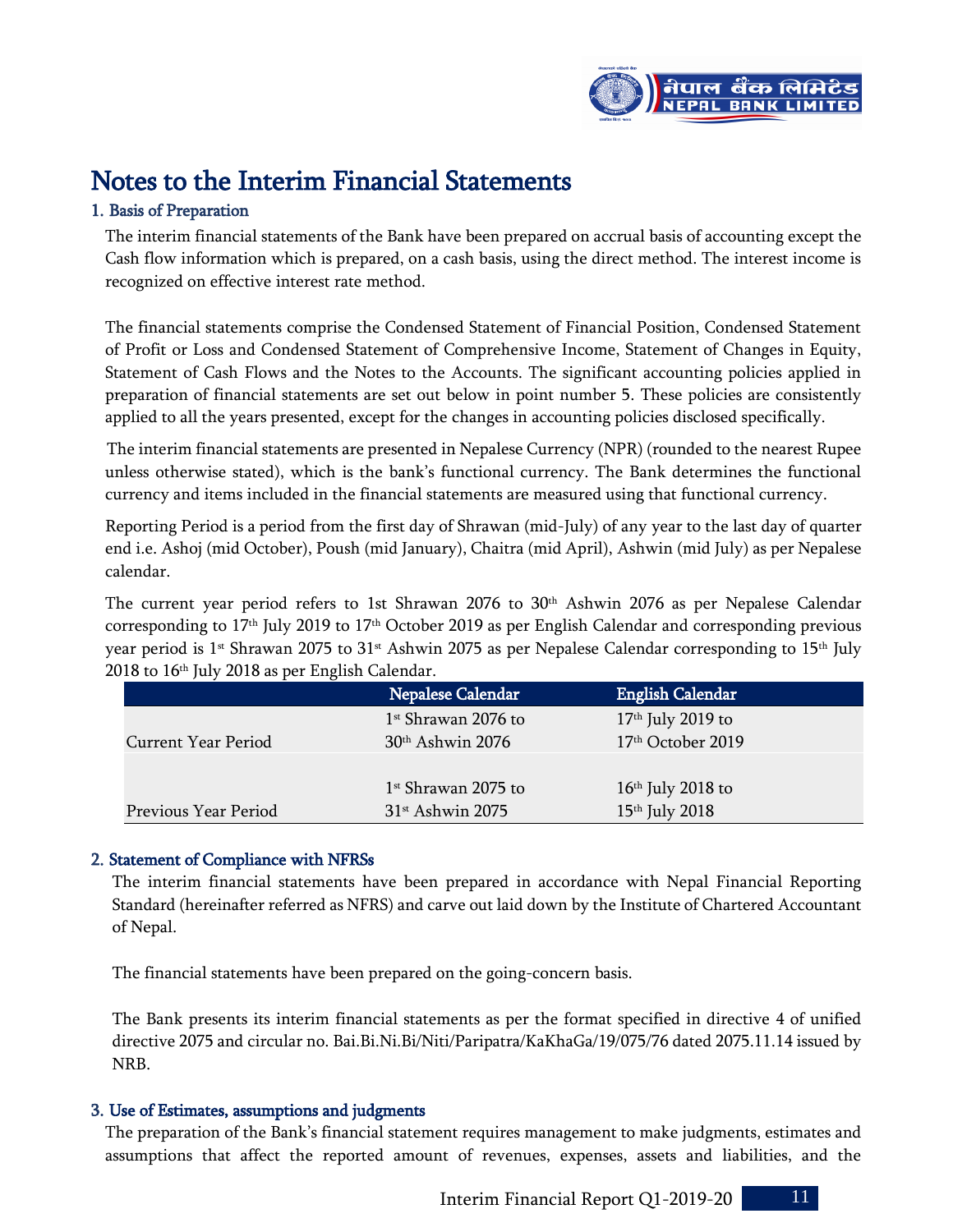

accompanying disclosures, as well as the disclosure of contingent liabilities. Management believes that the estimates used in the preparation of the financial statements are prudent and reasonable estimates and underlying assumptions are reviewed on an ongoing basis.

Information about assumptions, estimates and judgment used in preparation of interim financial statements for 2075/76 that has a significant risk of resulting in a material adjustment within the next financial year are:

- Key assumptions used in discounted cash flow projections.
- Measurement of defined benefit obligations.
- Provisions, commitments and contingencies.
- Determination of net realizable value.
- Determination of useful life of the property, plants and equipment.
- Assessment of the Bank's ability to continue as going concern.
- Determination of fair value of financial instruments; and property and equipment.
- Impairment of financial and non-financial assets.
- Assessment of current as well as deferred tax.

#### 4. Changes in accounting policies

The Bank has consistently applied the accounting policies to all periods presented in these interim financial statements except for new or revised statements and interpretations implemented during the year. Comparative financials have been grouped or regrouped to facilitate comparison, corrections of error and any changes in accounting policies have been separately disclosed with detail explanations.

#### 5. Significant Accounting policies

The principal accounting policies applied by the Bank in preparation of these interim financial statements are presented below. These policies have been consistently applied to all the years presented unless stated otherwise.

#### 5.1 Basis of Measurement

The interim financial statements are prepared on the historical-cost basis except for the following material items in the statement of financial position:

- Investment property is measured at cost under deemed cost approach.
- Liabilities for cash-settled, share-based-payment arrangements are measured at fair value.
- Derivative financial instruments are measured at fair value.
- Defined benefit schemes, surpluses and deficits are measured at fair value.
- Impairment of financial asset is measured at fair value and related disposal cost.

Estimates and underlying assumptions are reviewed on an ongoing basis and are based on historical experience and other factors, including expectations of future events that are believed to be reasonable under the circumstances. Actual results could differ from those estimates. The estimates and judgments used in the preparation of the financial statements are continuously evaluated by the Bank. Any revisions to accounting estimates are recognized prospectively in the period in which the estimates are revised and in the future periods. The areas involving a higher degree of judgment or complexity, or areas where assumptions and estimates are significant to the financial statements are disclosed in notes that follow.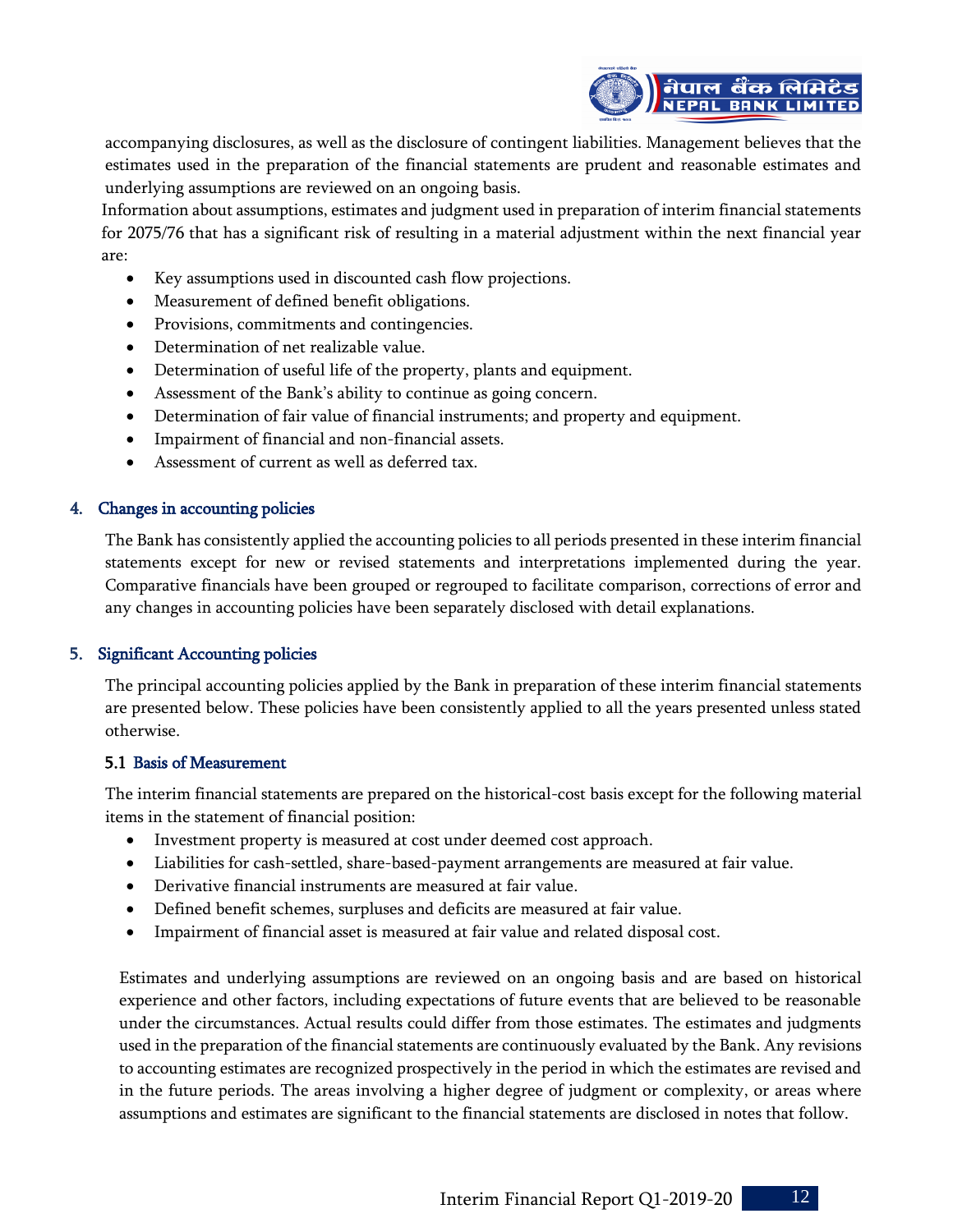

#### Materiality and Aggregation

In compliance with NFRS 1 - Presentation of Financial Statements, each material class of similar items is presented separately in the financial Statements. Items of dissimilar nature or functions are presented separately unless they are not material. Such presentation of line items is consistent with the format issued by NRB.

#### 5.2 Basis of consolidation

The Bank does not have any subsidiaries or special purpose entities over which it exercises control. Hence, only standalone financial statement is prepared.

# 5.3 Cash and cash equivalent

Cash and cash equivalents include cash at vault and money at call and short notice which are subject to an insignificant risk of changes in value including interest receivable on investment with maturity up to 3 month or less. Cash and Cash equivalent are measured at amortized cost in the statement of financial position.

Statement of Cash Flows has been prepared by using the 'Direct Method' in accordance with NAS 07- Statement of Cash Flows.

#### 5.4 Financial assets and financial liabilities

#### **Recognition**

The Bank initially recognizes a financial asset or a financial liability in its statement of financial position when, and only when, it becomes party to the contractual provisions of the instrument. The Bank initially recognize loans and advances, deposits; and debt securities/ subordinated liabilities issued on the date that they are originated which is the date that the Bank becomes party to the contractual provisions of the instruments. Investments in equity instruments, bonds, debenture, Government securities, NRB bond or deposit auction, reverse repos, outright purchase are recognized on trade date at which the Bank commits to purchase/ acquire the financial assets. Regular way purchase and sale of financial assets are recognized on trade date. All financial assets and liabilities are initially recognized at their cost value and are subsequently presented as per NFRS based on the respective classification.

#### Classification

#### i. Financial Assets

The Bank classifies the financial assets as subsequently measured at amortized cost or fair value on the basis of the Bank's business model for managing the financial assets and the contractual cash flow characteristics of the financial assets. The two classes of financial assets are as follows:

1. Financial assets measured at amortized cost

The Bank classifies a financial asset measured at amortized cost if both of the following conditions are met:

- a) The asset is held within a business model whose objective is to hold assets in order to collect contractual cash flows and
- b) The contractual terms of the financial asset give rise on specified dates to cash flows that are solely payments of principal and interest on the principal amount outstanding.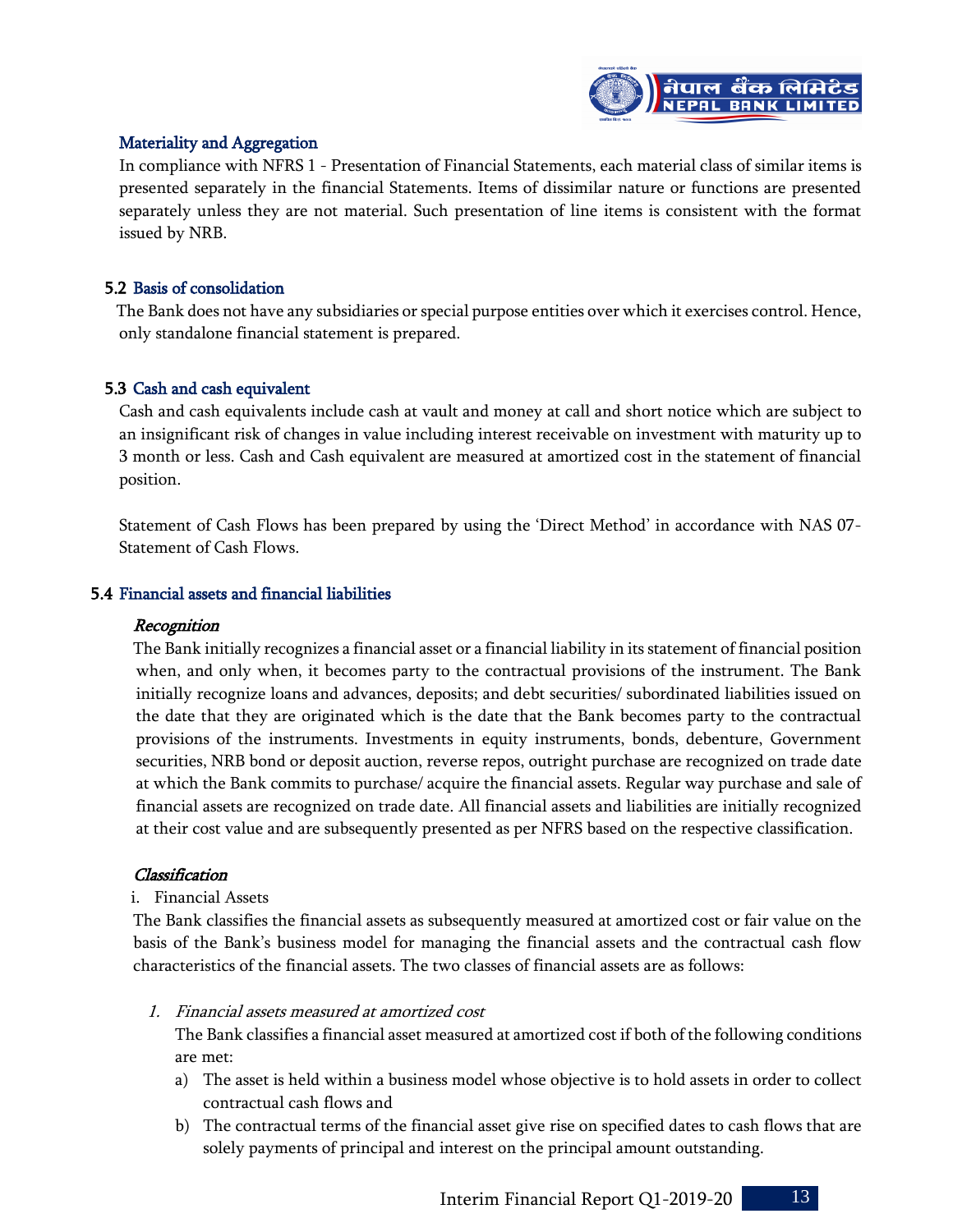

#### 2. Financial asset measured at fair value

Financial assets other than those measured at amortized cost are measured at fair value. Financial assets measured at fair value are further classified into two categories as below:

#### a) Financial assets at fair value through profit or loss

Financial assets are classified as fair value through profit or loss (FVTPL) if they are held for trading or are designated at fair value through profit or loss. Upon initial recognition, transaction costs are directly attributable to the acquisition are recognized in profit or loss as incurred. Such assets are subsequently measured at fair value and changes in fair value are recognized in Statement of Profit or Loss.

#### b) Financial assets at fair value through other comprehensive income

Investment in an equity instrument that is not held for trading and at the initial recognition, the Bank makes an irrevocable election that the subsequent changes in fair value of the instrument is to be recognized in other comprehensive income are classified as financial assets at fair value though other comprehensive income. Such assets are subsequently measured at fair value and changes in fair value are recognized in other comprehensive income.

#### ii. Financial Liabilities

The Bank classifies the financial liabilities as follows:

a) Financial liabilities at fair value through profit or loss

Financial liabilities are classified as fair value through profit or loss (FVTPL) if they are held for trading or are designated at fair value through profit or loss. Upon initial recognition, transaction cost is directly attributable to the acquisition are recognized in Statement of Profit or Loss as incurred. Subsequent changes in fair value is recognized at profit or loss

b) Financial liabilities measured at amortized cost

All financial liabilities other than measured at fair value though profit or loss are classified as subsequently measured at amortized cost using effective interest method.

#### Measurement

# Financial assets at FVTOCI

On initial recognition, the Bank can make an irrevocable election (on an instrument-by instrument basis) to present the subsequent changes in fair value in other comprehensive income pertaining to investments in equity instruments. This election is not permitted if the equity investment is held for trading. These elected investments are initially measured at fair value. Subsequently, they are measured at fair value with gains and losses arising from changes in fair value recognized in other comprehensive income and accumulated in the 'Fair Value Reserve'. The cumulative gain or loss is not reclassified to Statement of Profit and Loss on disposal of the investments.

A financial asset is held for trading if:

It has been acquired principally for the purpose of selling it in the near term; or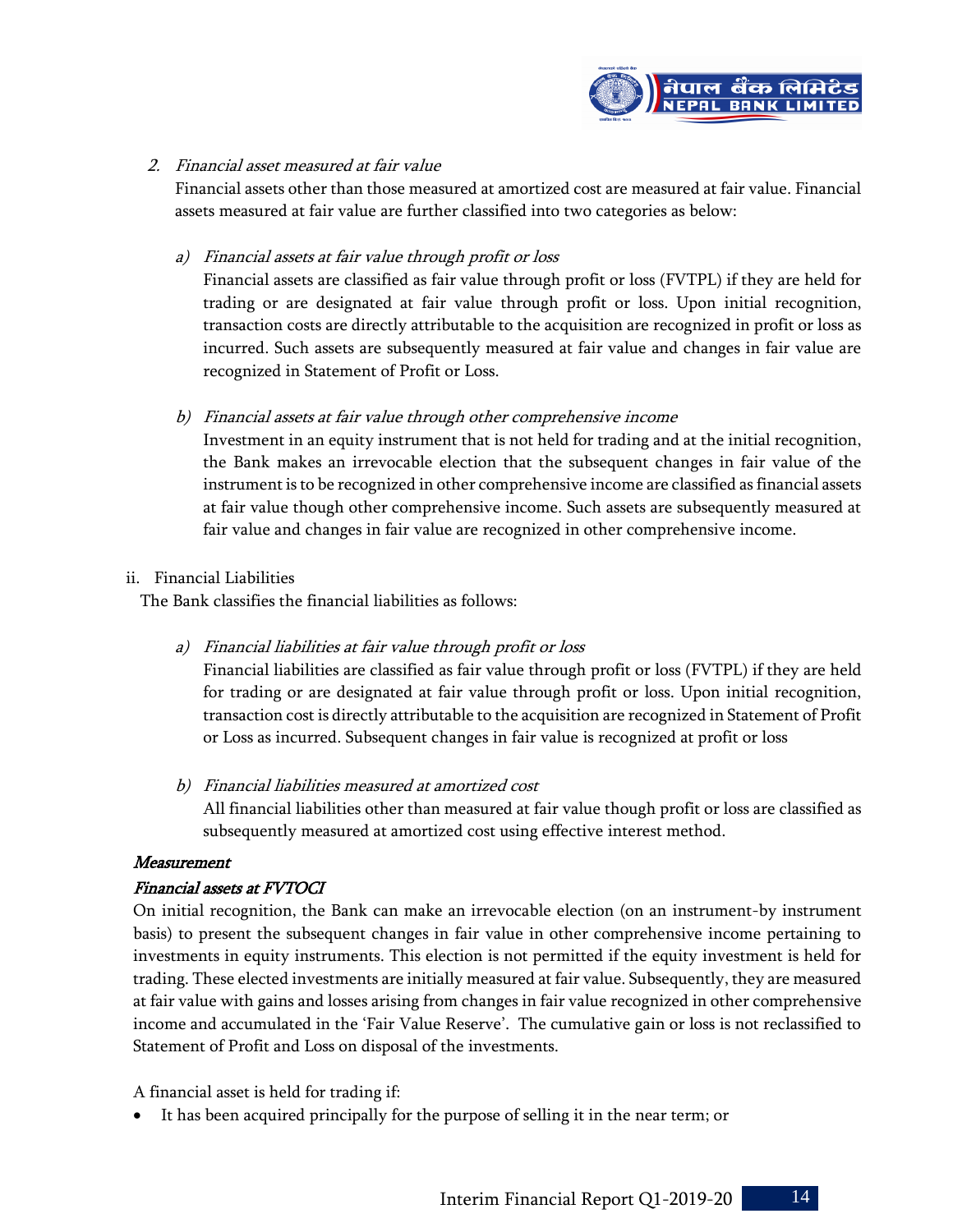

- on initial recognition it is part of a portfolio of identified financial instruments that the Company manages together and has a recent actual pattern of short-term profit-taking; or
- It is a derivative that is not designated and effective as a hedging instrument or a financial guarantee.

Dividends on these investments in equity instruments are recognized in Statement of Profit and Loss when the Bank's right to receive the dividends is established, it is probable that the economic benefits associated with the dividend will flow to the entity, the dividend does not represent a recovery of part of cost of the investment and the amount of dividend can be measured reliably. Dividends recognized in Statement of Profit and Loss are included in the 'Other income' line item.

# Financial assets at fair value through profit or loss (FVTPL)

Investments in equity instruments are classified as at FVTPL, unless the Bank irrevocably elects on initial recognition to present subsequent changes in fair value in other comprehensive income for investments in equity instruments which are not held for trading.

Debt instruments that do not meet the amortized cost criteria or FVTOCI criteria (see above) are measured at FVTPL. In addition, debt instruments that meet the amortized cost criteria or the FVTOCI criteria but are designated as at FVTPL are measured at FVTPL.

A financial asset that meets the amortized cost criteria or debt instruments that meet the FVTOCI criteria may be designated as at FVTPL upon initial recognition if such designation eliminates or significantly reduces a measurement or recognition inconsistency that would arise from measuring assets or liabilities or recognizing the gains and losses on them on different bases.

Financial assets at FVTPL are measured at fair value at the end of each reporting period, with any gains or losses arising on re-measurement recognized in Statement of Profit and Loss. The net gain or loss recognized in Statement of Profit and Loss incorporates any dividend or interest earned on the financial asset and is included in the 'Other income' line item. Dividend on financial assets at FVTPL is recognized when the Bank's right to receive the dividends is established, it is probable that the economic benefits associated with the dividend will flow to the entity, the dividend does not represent a recovery of part of cost of the investment and the amount of dividend can be measured reliably.

# Financial liabilities at FVTPL

Financial liabilities are classified as at FVTPL when the financial liability is held for trading or is designated as at FVTPL.

A financial liability is classified as held for trading if:

- It has been incurred principally for the purpose of repurchasing it in the near term; or
- On initial recognition it is part of a portfolio of identified financial instruments that the Company manages together and has a recent actual pattern of short-term profit-taking; or
- It is a derivative that is not designated and effective as a hedging instrument

A financial liability other than a financial liability held for trading may be designated as at FVTPL upon initial recognition if: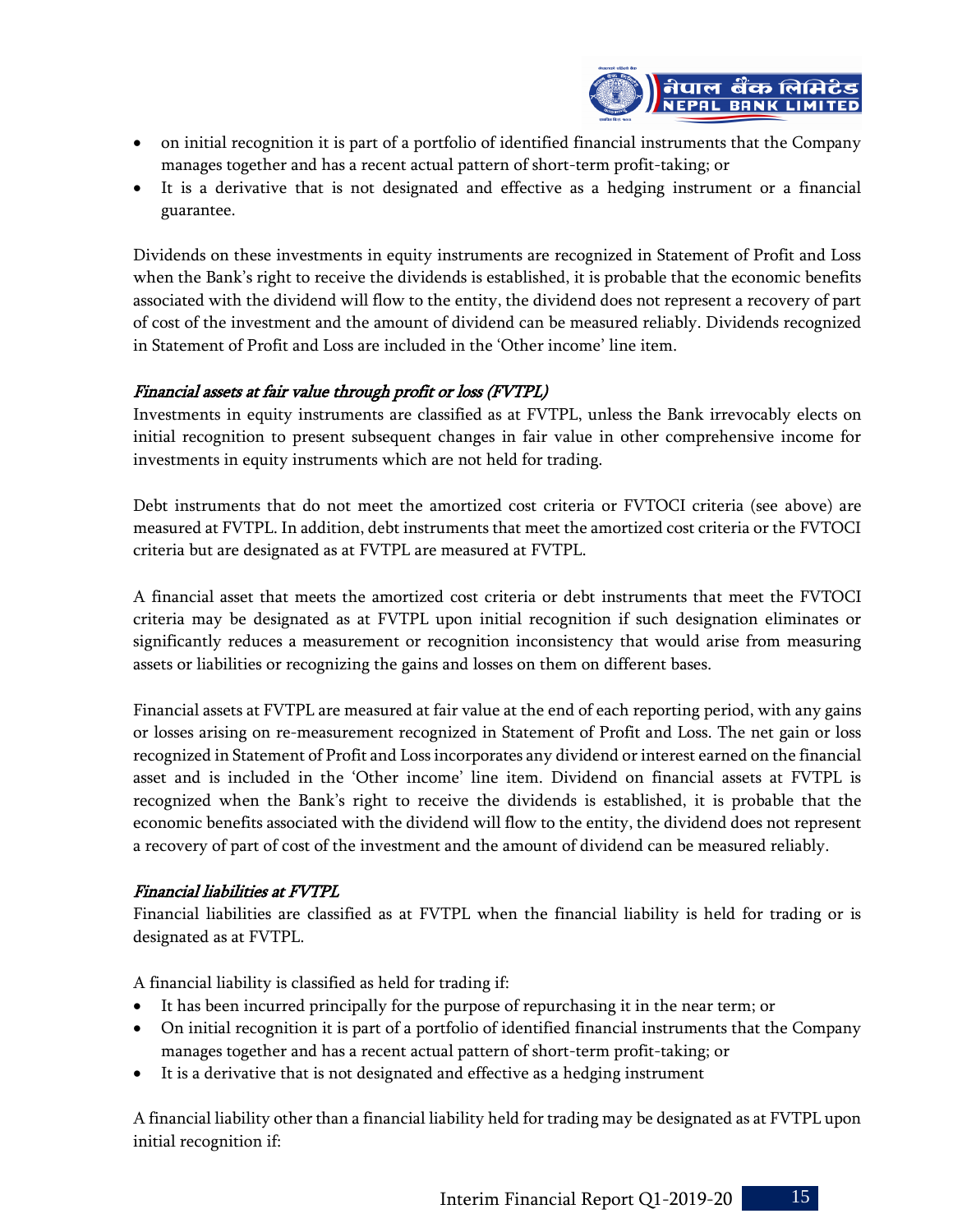

- such designation eliminates or significantly reduces a measurement or recognition inconsistency that would otherwise arise;
- the financial liability forms part of a company of financial assets or financial liabilities or both, which is managed and its performance is evaluated on a fair value basis, in accordance with the Company's documented risk management or investment strategy, and information about the Company is provided internally on that basis; or
- it forms part of a contract containing one or more embedded derivatives, and NFRS 9 permits the entire combined contract to be designated as at FVTPL in accordance with NFRS 9.

Financial liabilities at FVTPL are stated at fair value, with any gains or losses arising on re-measurement recognized in Statement of Profit and Loss. The net gain or loss recognized in Statement of Profit and Loss incorporates any interest paid on the financial liability and is included in the 'Other income' line item.

However, for non-held-for-trading financial liabilities that are designated as at FVTPL, the amount of change in the fair value of the financial liability that is attributable to changes in the credit risk of that liability is recognized in other comprehensive income, unless the recognition of the effects of changes in the liability's credit risk in other comprehensive income would create or enlarge an accounting mismatch in profit or loss, in which case these effects of changes in credit risk are recognized in Statement of Profit and Loss. The remaining amount of change in the fair value of liability is always recognized in Statement of Profit and Loss. Changes in fair value attributable to a financial liability's credit risk that are recognized in other comprehensive income are reflected immediately in retained earnings and are not subsequently reclassified to Statement of Profit and Loss.

# Financial liabilities subsequently measured at amortized cost

Financial liabilities that are not held-for-trading and are not designated as at FVTPL are measured at amortized cost at the end of subsequent accounting periods. The carrying amounts of financial liabilities that are subsequently measured at amortized cost are determined based on the effective interest method. Interest expense that is not capitalized as part of costs of an asset is included in the 'Finance Expenses' line item.

The effective interest method is a method of calculating the amortized cost of a financial liability and of allocating interest expense over the relevant period. The effective interest rate is the rate that exactly discounts estimated future cash payments (including all fees paid or received that form an integral part of the effective interest rate, transaction costs and other premiums or discounts) through the expected life of the financial liability, or (where appropriate) a shorter period, to the net carrying amount on initial recognition.

# De-recognition

# i. De-recognition of financial assets

The Bank derecognizes a financial asset when the contractual rights to the cash flows from the financial asset expire, or when it transfers the financial asset in a transaction in which substantially all the risks and rewards of ownership of the financial asset are transferred or in which the Bank neither transfers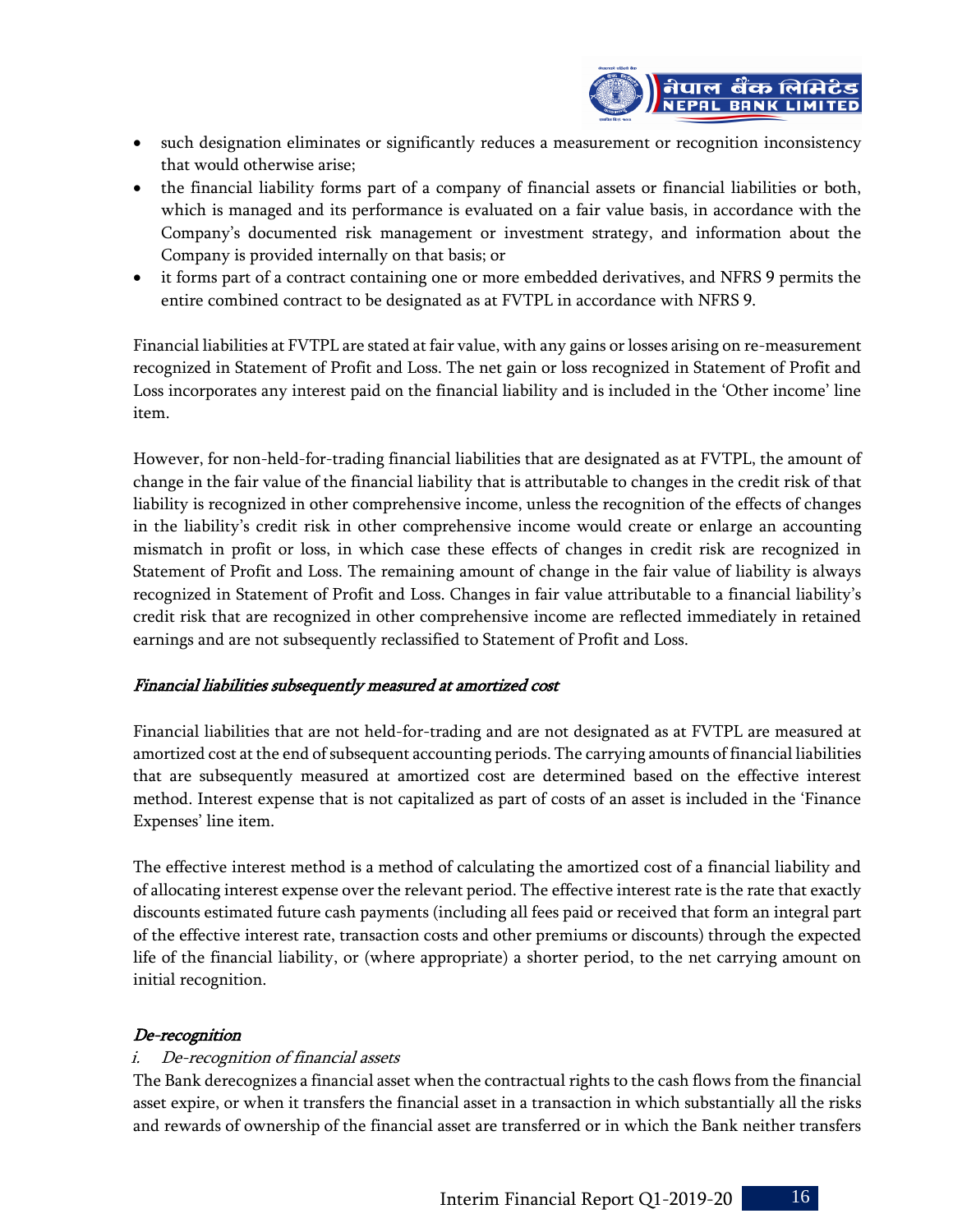

nor retains substantially all the risks and rewards of ownership and it does not retain control of the financial asset.

Any interest in such transferred financial assets that qualify for de-recognition that is created or retained by the Bank is recognized as a separate asset or liability. On de-recognition of a financial asset, the difference between the carrying amount of the asset, and the sum of

- (i) The consideration received and
- (ii) Any cumulative gain or loss that had been recognized in other comprehensive income is recognized in retained earnings.

The Bank enters into transactions whereby it transfers assets recognized on its Statement of Financial Position, but retains either all or substantially all of the risks and rewards of the transferred assets or a portion of them. If all or substantially all risks and rewards are retained, then the transferred assets are not derecognized. Transfers of assets with retention of all or substantially all risks and rewards include, for example repurchase transactions.

# ii. De-recognition of financial liabilities

A financial liability is derecognized when the obligation under the liability is discharged or cancelled or expired. Where an existing financial liability is replaced by another from the same lender on substantially different terms, or the terms of an existing liability are substantially modified, such an exchange or modification is treated as a de-recognition of the original liability and the recognition of a new liability. The difference between the carrying value of the original financial liability and the consideration paid is recognized in Statement of Profit or Loss.

#### Determination of fair value

'Fair value' is the price that would be received to sell an asset or paid to transfer a liability (exit price) in an orderly transaction between market participants at the measurement date in the principal or, in its absence, the most advantageous market to which the Group has access at that date. The fair value of a liability reflects its non-performance risk.

When available, the Bank measures the fair value of an instrument using the quoted price in an active market for that instrument. A market is regarded as active if transactions for the asset or liability take place with sufficient frequency and volume to provide pricing information on an ongoing basis. If there is no quoted price in an active market, then the Bank uses valuation techniques that maximize the use of relevant observable inputs and minimize the use of unobservable inputs. The chosen valuation technique incorporates all of the factors that market participants would take into account in pricing a transaction.

The fair value measurement hierarchy is as follows:

Level 1 fair value measurements are those derived from unadjusted quoted prices in active markets for identical assets or liabilities.

Level 2 valuations are those with quoted prices for similar instruments in active markets or quoted prices for identical or similar instruments in inactive markets and financial instruments valued using models where all significant inputs are observable.

Level 3 portfolios are those where there are unobservable inputs of the instruments. The inputs are not based on observable market data.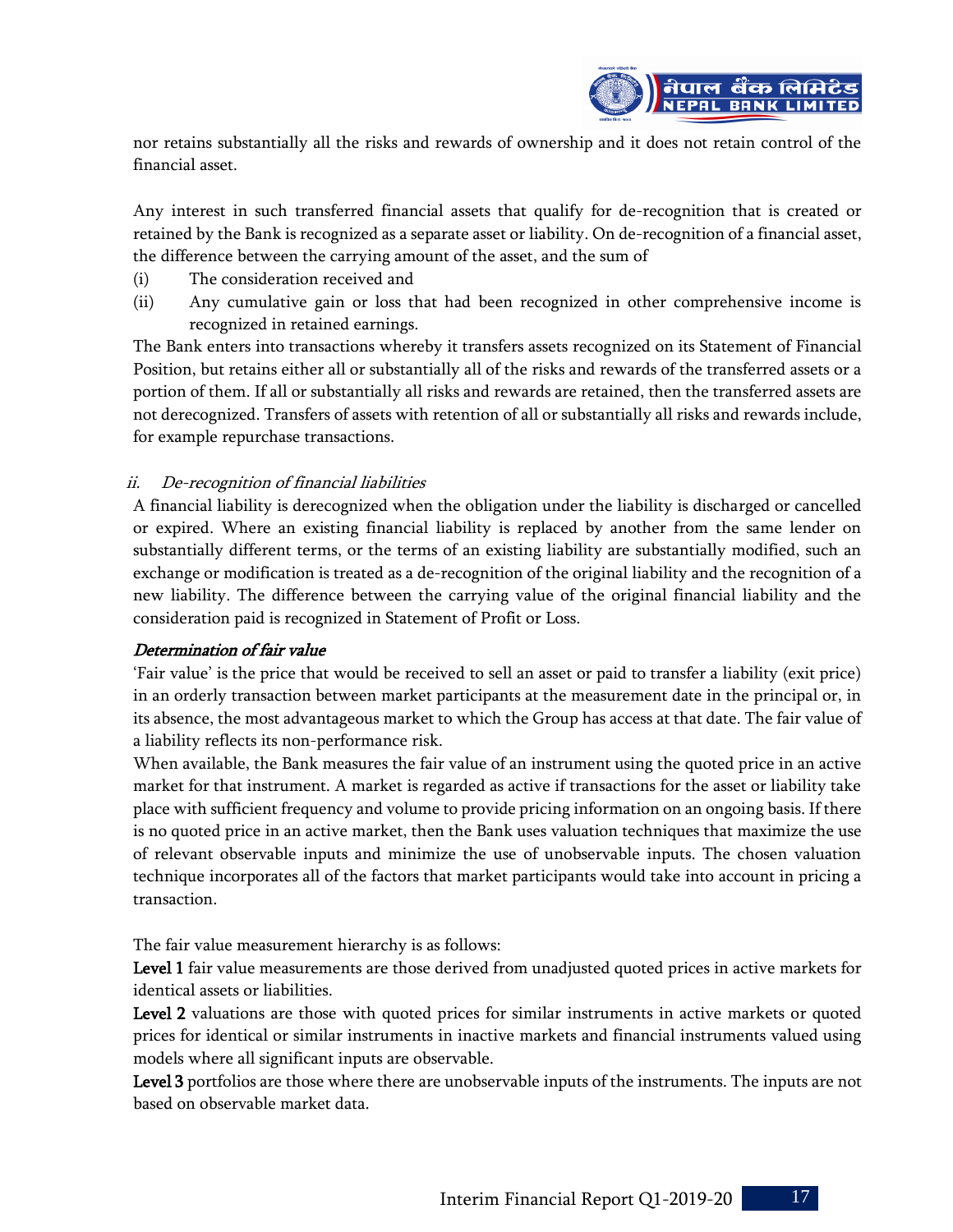

The best evidence of the fair value of a financial instrument at initial recognition is normally the transaction price i.e. the fair value of the consideration given or received. If the Bank determines that the fair value at initial recognition differs from the transaction price and the fair value is evidenced neither by a quoted price in an active market for an identical asset or liability (Level 01 valuation) nor based on a valuation technique that uses only data from observable markets (Level 02 valuation), then the financial instrument is initially measured at fair value, adjusted to defer the difference between the fair value at initial recognition and the transaction price. Subsequently, that difference is recognized in profit or loss on an appropriate basis over the life of the instrument but not later than when the valuation is wholly supported by observable market data or the transaction is closed out. In case the fair value is evidenced by a quoted price in an active market for an identical asset or liability (Level 01 valuation), the difference between the transaction price and fair value is recognized in profit or loss immediately.

# Impairment

At each reporting date, the Bank assesses whether there is objective evidence that a financial asset or group of financial assets not carried at fair value through profit or loss are impaired. A financial asset or a group of financial assets is impaired when objective evidence demonstrates that a loss event has occurred after the initial recognition of the asset(s), and that the loss event has an impact on the future cash flows of the asset(s) that can be estimated reliably.

Objective evidence that financial assets are impaired can include significant financial difficulty of the borrower or issuer, default or delinquency by a borrower, restructuring of a loan or advance by the Bank on terms that the Bank would not otherwise consider, indications that a borrower or issuer will enter bankruptcy, the disappearance of an active market for a security, or other observable data relating to a group of assets such as adverse changes in the payment status of borrowers or issuers in the group, or economic conditions that correlate with defaults in the group. In addition, for an investment in an equity security, a significant or prolonged decline in its fair value below its cost is objective evidence of impairment.

In case of financial difficulty of the borrower, the Bank considers to restructure loans rather than take possession of collateral. This may involve extending the payment arrangements and agreement of new loan conditions. Once the terms have been renegotiated, any impairment is measured using the EIR method and the loan is no longer considered past due. Management continually reviews renegotiated loans to ensure that all criteria are met and that future payments are likely to occur. The loans continue to be subject to an individual or collective impairment assessment, calculated using the loan's original EIR.

# Impairment of financial assets measured at amortized cost

The Bank considers evidence of impairment for loans and advances measured at amortized cost at both specific asset and collective level. The Bank first assesses individually whether objective evidence of impairment exists for financial assets that are individually significant and that are not individually significant are assessed on collectively.

If there is objective evidence on that an impairment loss has been incurred, the amount of the loss is measured as the difference between the asset's carrying amount and the present value of estimated future cash flows. The carrying amount of the asset is reduced through the use of an allowance account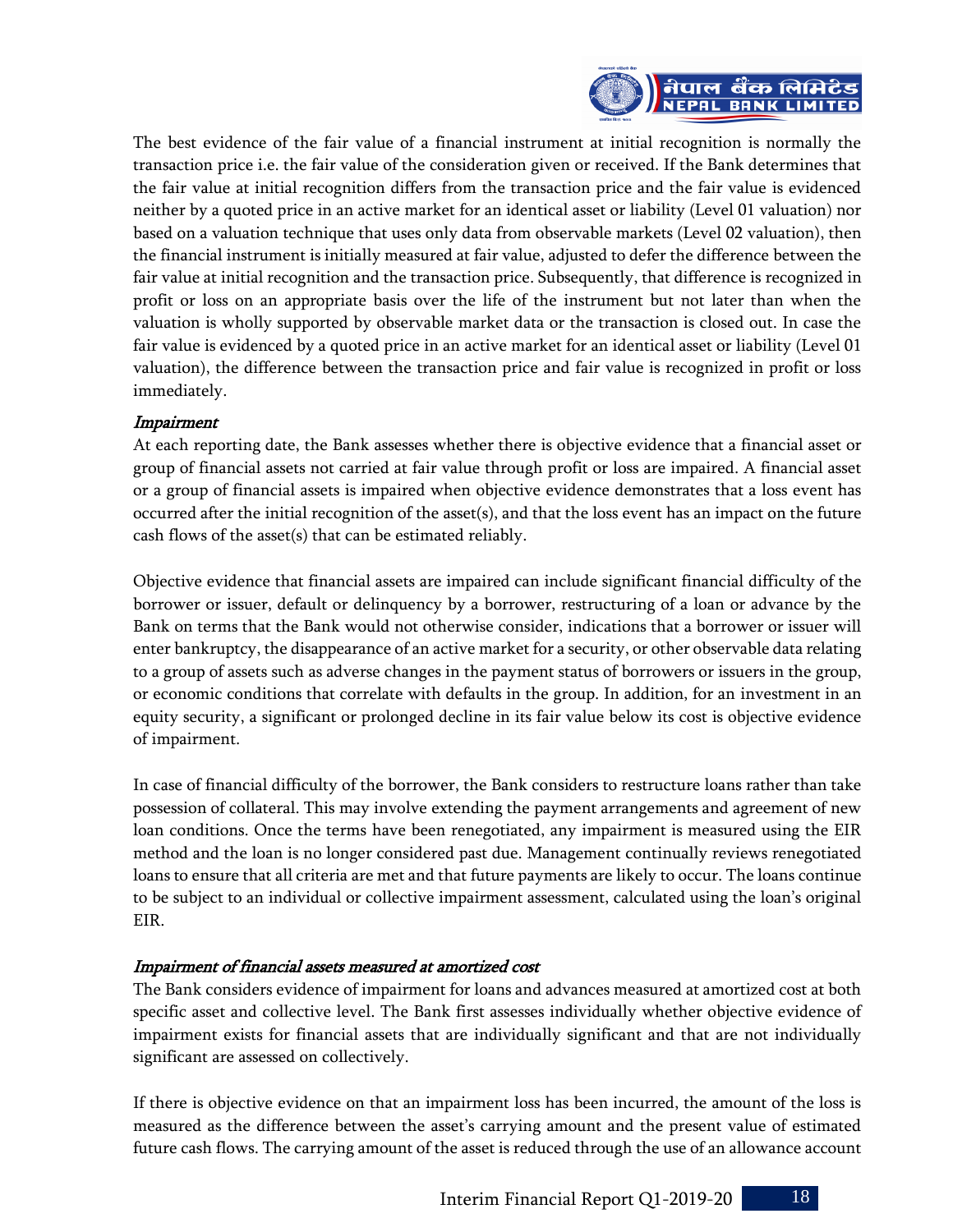

and the amount of the loss is recognized in profit or loss. Interest income continues to be accrued on the reduced carrying amount and is accrued using the rate of interest used to discount the future cash flows for the purpose of measuring the impairment loss.

Impairment of loans and advances portfolios are based on the judgments in past experience of portfolio behavior. In assessing collective impairment, the Bank uses historical trends of the probability of default, the timing of recoveries and the amount of loss incurred, adjusted for management's judgment as to whether current economic and credit conditions are such that the actual losses are likely to be greater or less than suggested by historical trends. Default rates, loss rates and the expected timing of future recoveries are regularly benchmarked against actual outcomes to ensure that they remain appropriate.

Loans together with the associated allowance are written off when there is no realistic prospect of future recovery and all collateral has been realized or has been transferred to the Bank. If in a subsequent year, the amount of the estimated impairment loss increases or decreases because of an event occurring after the impairment was recognized, the previously recognized impairment loss is increased or reduced by adjusting the allowance account. If a write off is later recovered, the recovery is recognized in the 'Non-operating income'.

#### 5.5 Trading assets

Interest income on all trading assets are considered to be incidental to the Bank's trading operations and are presented together with all other changes in fair value of trading assets and liabilities in net trading income.

Interest expense on all trading liabilities are considered to be incidental to the Bank's trading operations and are presented together with all other changes in fair value of trading assets and liabilities in net trading income.

# 5.6 Derivatives assets and derivative liabilities

For designated and qualifying fair value hedges, the cumulative change in the fair value of a hedging derivative is recognized in the income statement in Net trading income. Meanwhile, the cumulative change in the fair value of the hedged item attributable to the risk hedged is recorded as part of the carrying value of the hedged item in the statement of financial position and is also recognized in the income statement in Net trading income.

If the hedging instrument expires or is sold, terminated or exercised, or where the hedge no longer meets the criteria for hedge accounting, the hedge relationship is discontinued prospectively. For hedged items recorded at amortized cost, the difference between the carrying value of the hedged item on termination and the face value is amortized over the remaining term of the original hedge using the recalculated EIR method. If the hedged item is derecognized, the unamortized fair value adjustment is recognized immediately in the income statement.

# 5.7 Property and Equipment

# a) Recognition and Measurement

Property and Equipment are recognized if it is probable that future economic benefits associated with the assets will flow to the Bank and the cost of the asset can be reliably measured. The cost includes expenditures that are directly attributable to the acquisition of the assets. Cost of self-constructed assets includes followings: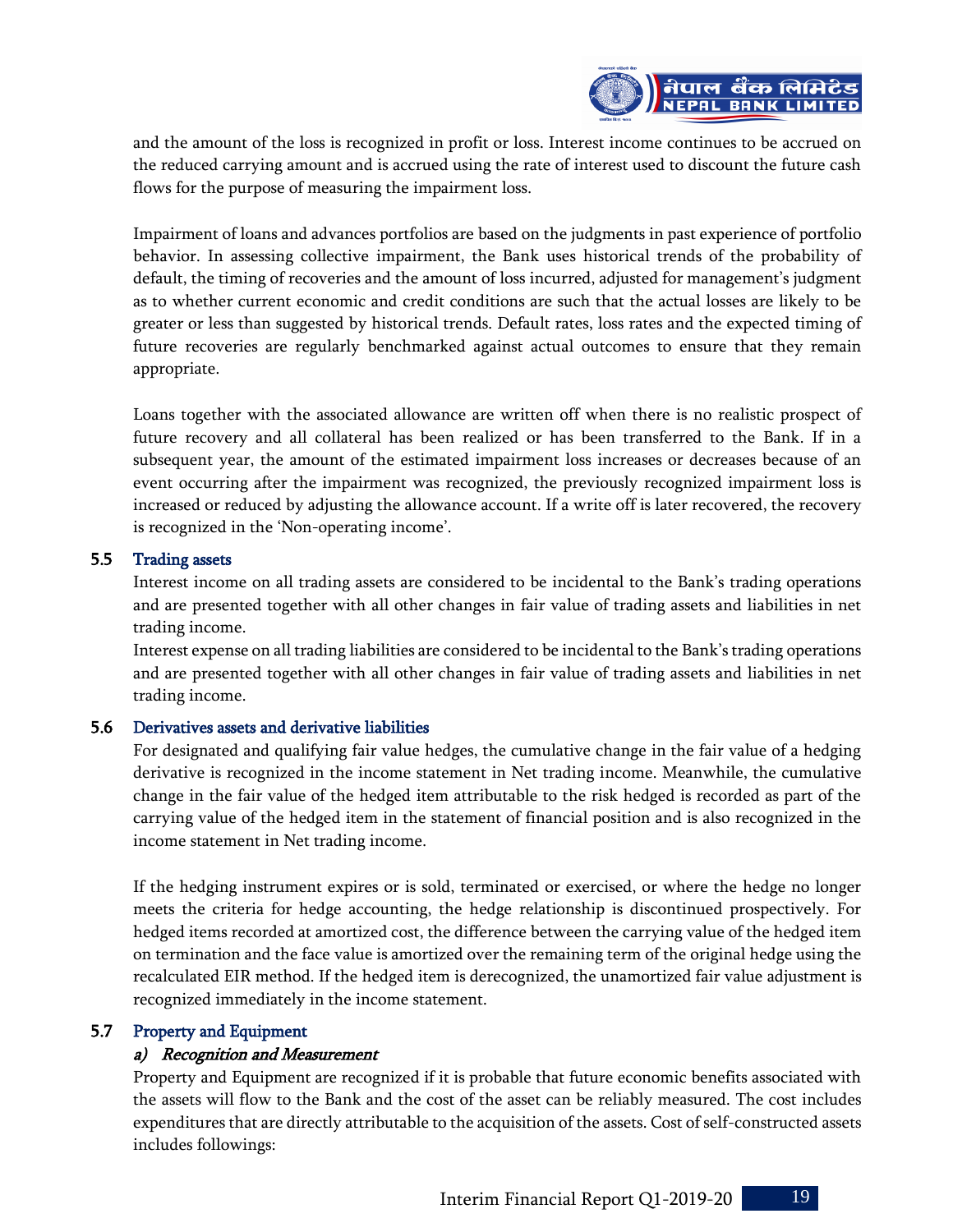

- Cost of materials and direct labour;
- Any other cost directly attributable to bringing the assets to the working condition for their intended use; and
- Capitalized borrowing cost

Property and equipment are measured at cost (for land using deemed cost at on the transition date) less accumulated depreciation and accumulated impairment loss if any. Neither class of the property and equipment are measured at revaluation model nor is their fair value measured at the reporting date. Subsequent expenditure is capitalized if it is probable that the future economic benefits from the expenditure will flow to the entity. Ongoing repairs and maintenance to keep the assets in working condition are expensed as incurred.

Any gain or losses on de-recognition of an item of property and equipment is recognized in profit or loss.

# b) Capital work in progress

Assets in the course of construction are capitalized in the assets under capital work in progress account (CWIP). At the point when an asset is capable of operating at management's intended use, the cost of construction is transferred to the appropriate category of property, plant and equipment and depreciation commences. Where an obligation (legal or constructive) exists to dismantle or remove an asset or restore a site to its former condition at the end of its useful life, the present value of the estimated cost of dismantling, removing or restoring the site is capitalized along with the cost of acquisition or construction upon completion and a corresponding liability is recognized.

# c) Depreciation

Property and equipments are depreciated from the date they are available for use on property on written down value method over estimated useful lives as determined by the Management. Depreciation is recognized in profit or loss. Land is not depreciated. Charging of depreciation is ceased from the earlier of the date from which the asset is classified as held for sale or is derecognized.

| comparative periodo are ao romo $\theta$ . |                       |                                         |  |  |  |  |
|--------------------------------------------|-----------------------|-----------------------------------------|--|--|--|--|
| Class of Assets                            | <b>Useful Life</b>    | <b>Rate of Depreciation</b>             |  |  |  |  |
| Building                                   | 20 years              | 5%                                      |  |  |  |  |
| Leasehold Properties                       | lease<br>As<br>per    | agreement Amortized over lower of lease |  |  |  |  |
|                                            | (maximum to 10 years) | period or useful life.                  |  |  |  |  |
| Computer and Accessories                   | 4 years               | 25%                                     |  |  |  |  |
| Vehicles                                   | 5 years               | 20%                                     |  |  |  |  |
| Furniture and fixture                      | 4 years               | 25%                                     |  |  |  |  |
| <b>Equipment and Others</b>                | 6.66 years            | 15%                                     |  |  |  |  |

The estimated useful lives of significant items of property and equipment for current year and comparative periods are as follows:

 Assets costing less than NPR 2,000 are fully depreciated in the year of purchase. For assets purchased/sold during the year.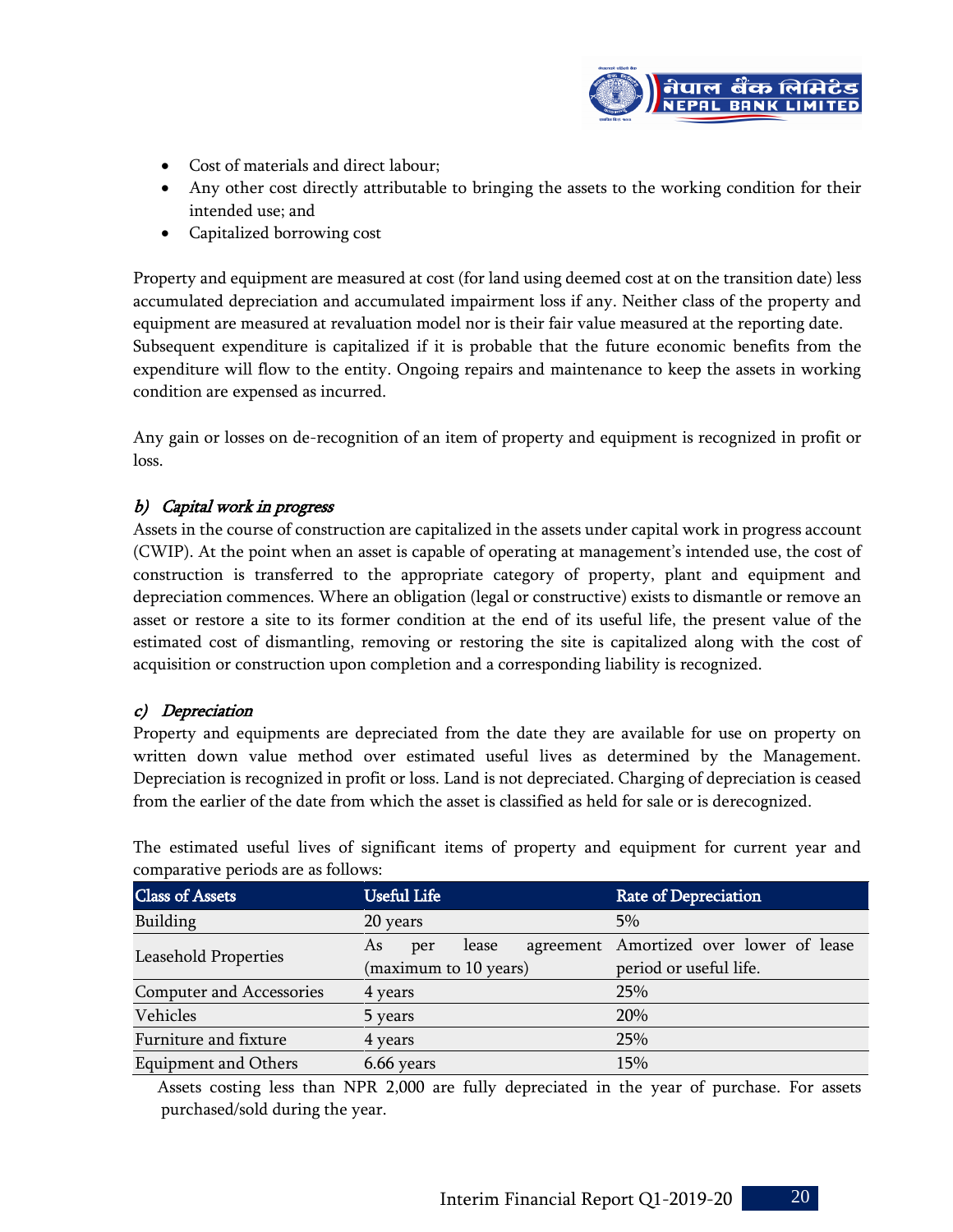

#### 5.8 Goodwill / Intangible assets

Intangible assets with finite useful lives that are acquired separately are carried at cost less accumulated amortization and accumulated impairment losses.

Intangible assets with indefinite useful lives are tested for impairment annually either individually or at the cash generating unit level. Such intangibles are not amortized. The useful life of an intangible asset with an indefinite life is reviewed annually to determine whether indefinite life assessment continues to be supportable. If not, the change in the useful life assessment from indefinite to finite is made on a prospective basis.

The intangible asset with finite useful lives are amortized over the useful economic life and assessed for impairment whenever there is an indication that the intangible asset may be impaired. The amortization period and the amortization method for an intangible asset with a finite useful life are reviewed at least at each financial year end. Changes in the expected useful life or the expected pattern of consumption of future economic benefits embodied in the asset are accounted for by changing the amortization period or method, as appropriate, and are treated as changes in accounting estimates. The amortization expense on intangible assets with finite lives is recognized in the statement of profit or loss.

Gains or losses arising from de-recognition of an intangible asset are measured as the difference between the net disposal proceeds and the carrying amount of the asset and are recognized in the statement of profit or loss when the asset is derecognized.

Certain computer software costs are capitalized and recognized as intangible assets based on materiality, accounting prudence and significant benefits expected to flow therefrom for a period longer than one year.

The estimated useful lives of significant items of intangible assets for current year and comparative periods are as follows:

| <b>Class of Assets</b> | <b>Useful Life</b> | <b>Rate of Depreciation</b> |
|------------------------|--------------------|-----------------------------|
| Computer software      | years ל            | 20%                         |

# 5.9 Investment Property

Investment property is the land or building or both held either for rental income or for capital appreciation or for both, but not for sale in ordinary course of business and owner-occupied property. The Bank holds investment property that has been acquired through the enforcement of security over the loan and advances.

Investment properties are measured initially at cost, including transaction costs. The carrying amount includes the cost of replacing part of an existing investment property at the time that cost is incurred. If the recognition criteria are met; and excludes the costs of day-to-day servicing of an investment property. Subsequent to initial recognition, investment properties are stated at fair value, which reflects market conditions at the reporting date. Gains or losses arising from changes in the fair values of investment properties are included in the income statement in the year in which they arise. Investment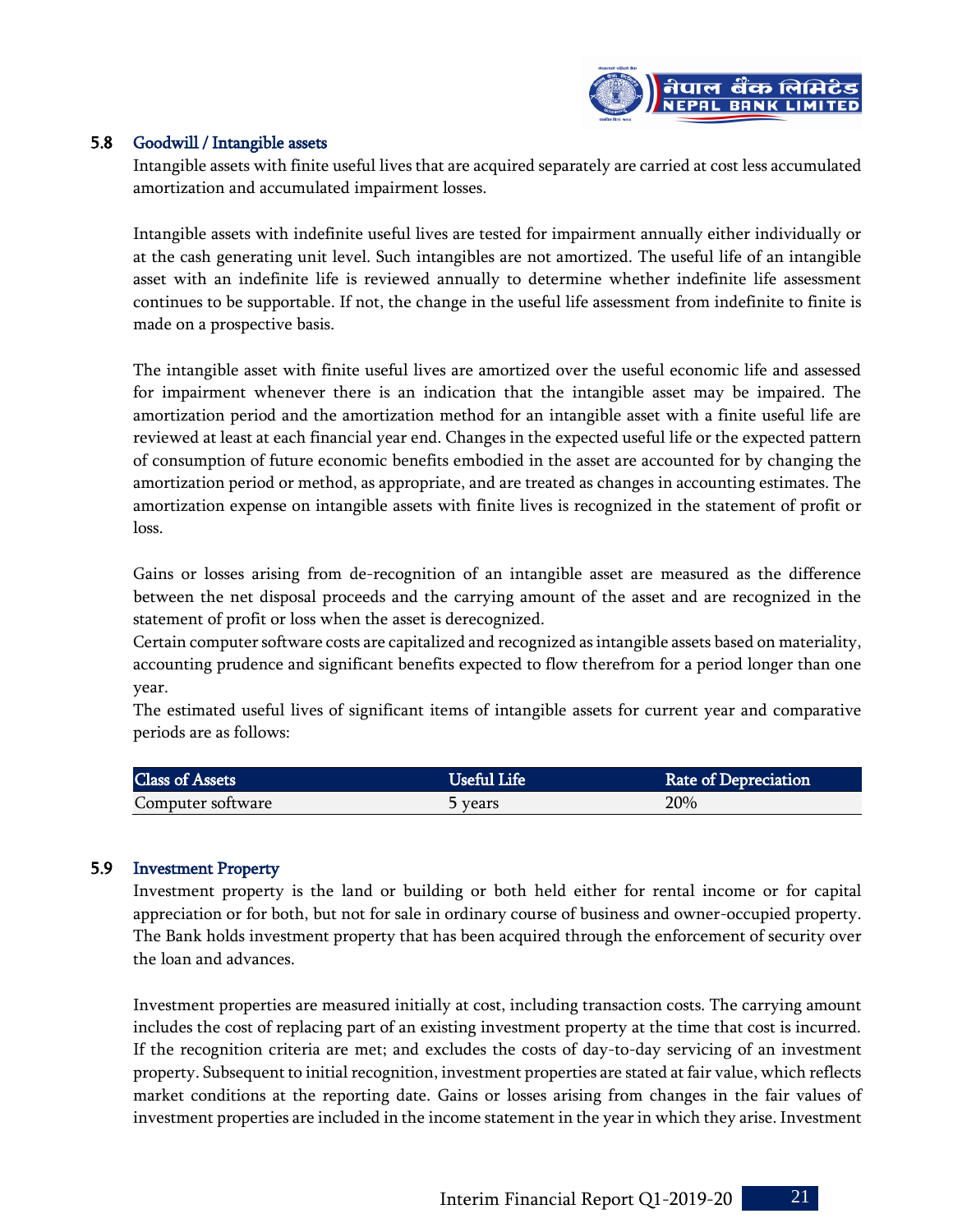

property which initially measured at cost and subsequently at Cost Model. Accordingly, such properties are subsequently measured at cost less accumulated depreciation and impairment loss if any.

Investment properties are derecognized either when they have been disposed of, or when the investment property is permanently withdrawn from use and no future economic benefit is expected from its disposal. Any gains or losses on the retirement or disposal of an investment property are recognized in the income statement in the year of retirement or disposal.

#### 5.10 Income tax

The Company is subject to tax laws of Nepal. Income Taxes have been calculated as per the provisions of the Income Tax Act, 2058. Deferred tax is recorded on temporary differences between the tax bases of assets and liabilities and their carrying amounts, at the rates that have been enacted or substantively enacted at the reporting date. The ultimate realization of deferred tax assets is dependent upon the generation of future taxable profits during the periods in which those temporary differences and tax law carry-forwards become deductible. The Bank considers the expected reversal of deferred tax liabilities and projected future taxable income making this assessment. The amount of the deferred tax assets considered realizable, however, could be reduced in the near term if estimates of future taxable income during the carry-forward period are reduced.

Income tax comprises current and deferred tax. Income tax expense is recognized in the statement of profit and loss except to the extent it relates to items directly recognized in equity or in other comprehensive income.

# Current Tax

Current tax is the amount of tax payable based on the taxable profit for the year. Taxable profit differs from 'profit before tax' as reported in the statement of profit and loss because of items of income or expense that are taxable or deductible in other years and items that are never taxable or deductible.

Current income tax assets and liabilities for the current period are measured at the amount expected to be recovered from or paid to the taxation authorities. The tax rates and tax laws used to compute the amount are those that are enacted or substantively enacted by the reporting date in the countries where the Bank operates and generates taxable income. Current income tax assets and liabilities also include adjustments for tax expected to be payable or recoverable in respect of previous periods.

# Deferred Tax

Deferred tax is recognized on temporary differences arising between the carrying amounts of assets and liabilities for financial reporting purposes and the amounts used for taxation purposes.

Deferred tax is determined using tax rates (and laws) enacted or substantively enacted at the reporting date and that are expected to apply when the related deferred tax asset is realized or the deferred tax liability is settled. Deferred tax assets are reviewed at each reporting date and reversed if it is no longer probable that the related tax benefits will be realized. The measurement of deferred tax reflects the tax consequences that would follow from the manner in which the Bank expects, at the reporting date, to recover or settle the carrying amount of its assets and liabilities.

Deferred tax assets are recognized for all deductible temporary differences, carry forward of unused tax credits and unused tax losses, to the extent that it is probable that taxable profit will be available against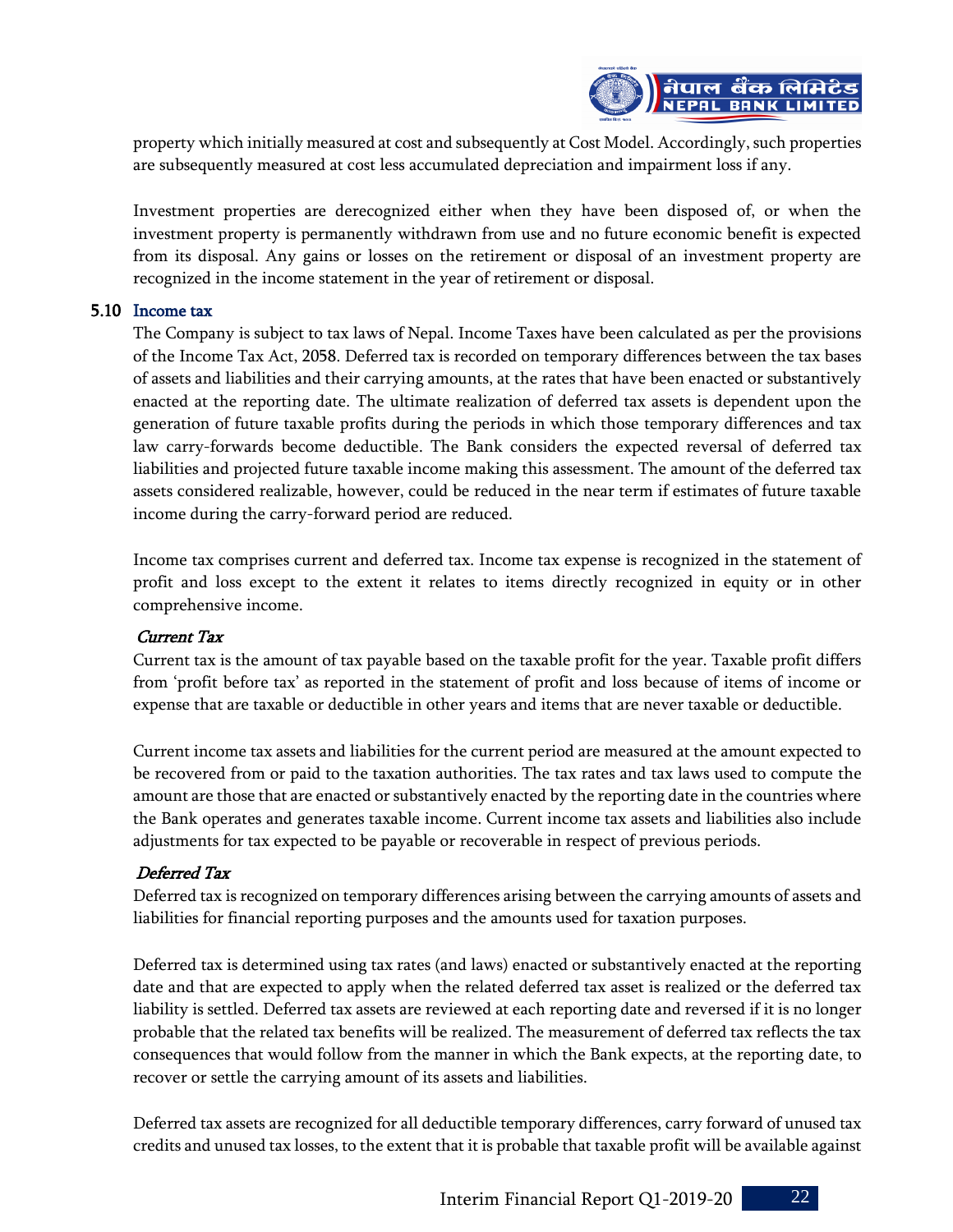

which the deductible temporary differences, and the carry forward of unused tax credits and unused tax losses can be utilized except:

- i. Where the deferred tax asset relating to the deductible temporary difference arises from the initial recognition of an asset or liability in a transaction that is not a business combination and, at the time of the transaction, affects neither the accounting profit nor taxable profit or loss.
- ii. In respect of deductible temporary differences associated with investments in subsidiaries, associates and interests in joint ventures, deferred tax assets are recognized only to the extent that it is probable that the temporary differences will reverse in the foreseeable future and taxable profit will be available against which the temporary differences can be utilized.

Deferred tax relating to items recognized in OCI is recognized in OCI. Deferred tax items are recognized in correlation to the underlying transaction either in other comprehensive income or directly in equity.

Deferred tax assets and deferred tax liabilities are offset, if a legally enforceable right exists to set off current tax assets against current income tax liabilities and the deferred taxes relate to the same taxable entity and the same taxation authority.

#### 5.11 Deposits, debt securities issued and subordinated liabilities

Bank deposits consist of money placed into the Bank by its customers. These deposits are made to deposit accounts such as fixed deposit accounts, savings accounts, margin deposit accounts, call deposit accounts and current accounts. Details and further disclosures about deposits have been explained in Note that follows.

#### 5.12 Provisions

Provisions are recognized when the Company has a present legal or constructive obligation as a result of a past event, when it is probable that an outflow of resources will be required to settle the obligation and when the amount can be reliably estimated.

The amount recognized as a provision is the best estimate of the consideration required to settle the present obligation at the end of the reporting period, taking into account the risks and uncertainties surrounding the obligation. When a provision is measured using the cash flows estimated to settle the present obligation, its carrying amount is the present value of those cash flows (when the effect of the time value of money is material).

When some or all of the economic benefits required to settle a provision are expected to be recovered from a third party, a receivable is recognized as asset if it is virtually certain that reimbursement will be received and the amount of the receivable can be measured reliably. A disclosure for contingent liabilities is made where there is:

- a possible obligation that arises from past events and whose existence will be confirmed only by the occurrence or non-occurrence of one or more uncertain future events not wholly within the control of the entity; or
- present obligation that arises from past events but is not recognized because: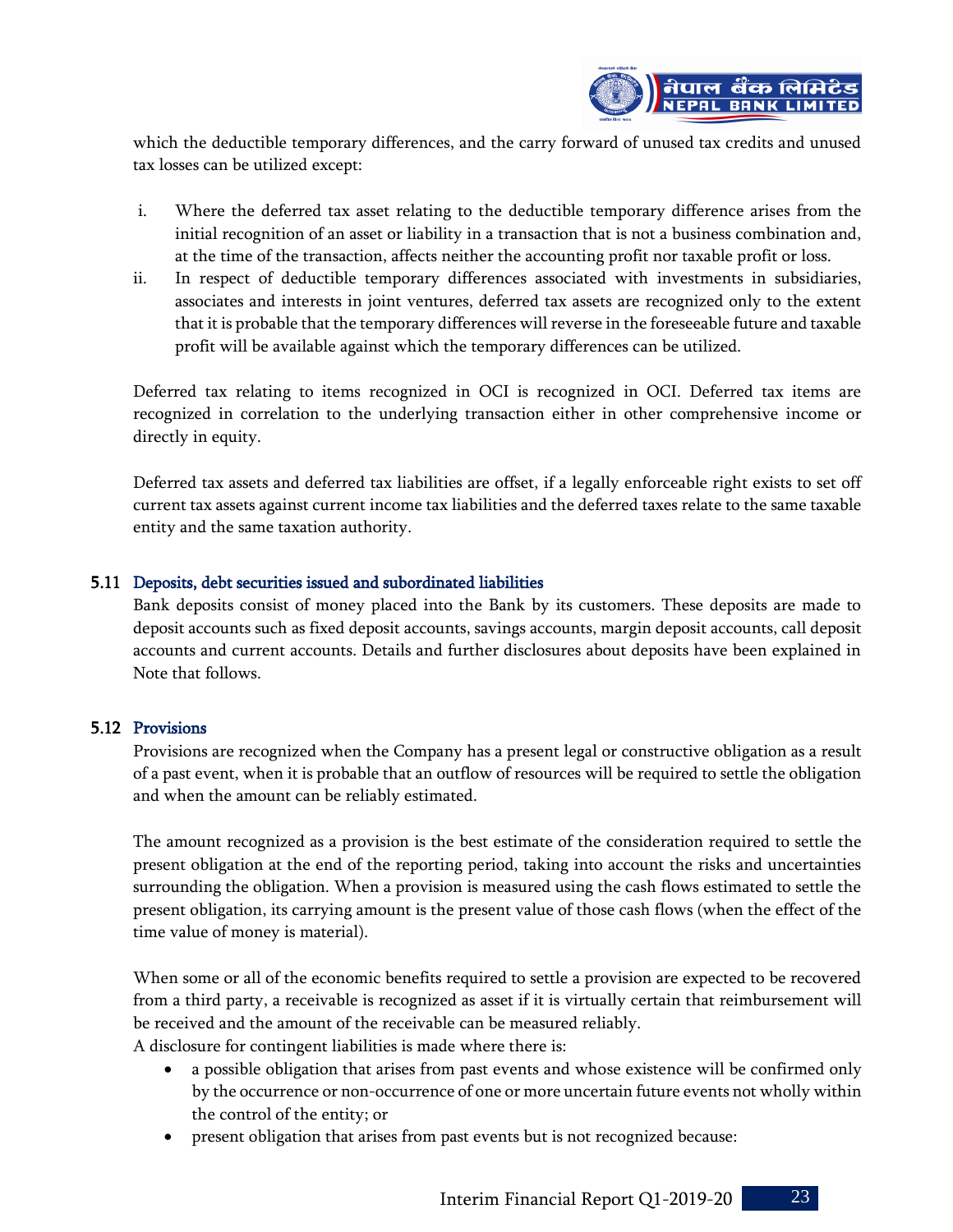

- o It is not probable that an outflow of resources embodying economic benefits will be required to settle the obligation; or
- o The amount of the obligation cannot be measured with sufficient reliability.

A contingent asset is a possible asset that arises from past events and whose existence will be confirmed only by the occurrence or non-occurrence of one or more uncertain future events not wholly within the control of the entity.

Commitments include the amount of purchase order (net of advances) issued to parties for completion of assets.

Provisions, contingent liabilities, contingent assets and commitments are reviewed at each reporting period.

Provisions for onerous contracts are recognized when the expected benefits to be derived by the Company from a contract are lower than the unavoidable costs of meeting the future obligations under the contract.

# 5.13 Revenue Recognition

Revenue comprises of interest income, fees and commission, foreign exchange income, cards income, disposal income etc. Revenue is recognized to the extent it is probable that the economic benefits will flow to the Bank and the revenue can be reliably measured. Revenue is not recognized during the period in which its recoverability of income is not probable. The bases of incomes recognition are as below:

# Interest income

Interest income is recognized in profit or loss using effective interest method. Effective interest rate is the rate that exactly discounts the estimated future cash payments and receipts through the expected life of financial asset or liability to the carrying amount of the asset or liability. The calculation of effective interest rate includes all transactions cost and fee and points paid or received that are integral part of the effective interest. The transaction costs include incremental costs that are directly attributable to the acquisition or issue of financial assets.

Interest income presented in statement of profit and loss includes:

- Interest income on financial assets measured at amortized cost calculated on an effective interest rate method. These financial assets include loans and advances including staff loans, investment in government securities, investment in corporate bonds, investment in NRB Bond and deposit instruments, reverse repos, inter banking lending etc.
- Interest on investment securities measured at fair value, calculated on effective interest rate.
- Income on discounted instruments like bills purchased, documents negotiation is recognized over the period of discounting on accrual basis using effective interest rate.

Interest income on all trading assets are considered to be incidental to the Bank's trading operations and are presented together with all other changes in fair value of trading assets and liabilities in net trading income.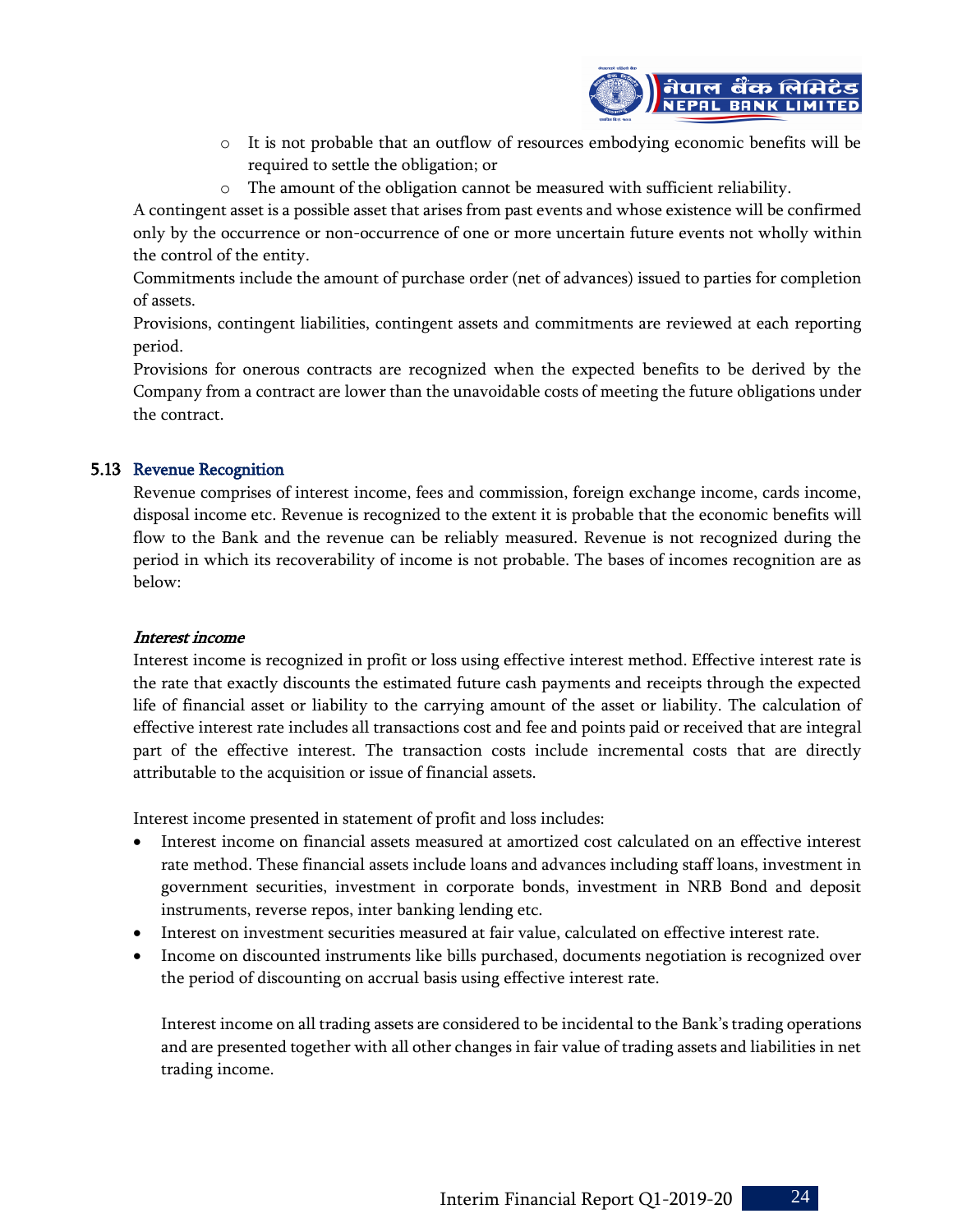

#### Fee and commission income

Fees and commission income that are integral to the effective interest rate on a financial asset are included in measurement of effective interest rate. Other fees and commission income including management fee, service charges, syndication fee, forex transaction commission, commission of issue of letter of credit and guarantee are recognized as the related services are performed.

#### Dividend income

Dividend on investment in resident company is recognized when the right to receive payment is established. Dividend income are presented in net trading income, net income from other financial instruments at fair value through profit or loss or other revenue based on the underlying classification of the equity instruments.

#### Net trading income

Results arising from trading activities include all gains and losses from changes in fair value and related interest income or expense and dividends for financial assets and financial liabilities held for trading. This includes any ineffectiveness recorded in hedging transactions. Net trading income also includes gain on foreign exchange transaction.

# Net income from other financial instrument at fair value through Profit or Loss

Financial assets and financial liabilities classified in this category are those that have been designated by management upon initial recognition. Management may only designate an instrument at fair value through profit or loss upon initial recognition when the following criteria are met, and designation is determined on an instrument-by-instrument basis:

- The designation eliminates or significantly reduces the inconsistent treatment that would otherwise arise from measuring the assets or liabilities or recognizing gains or losses on them on a different basis.
- The assets and liabilities are part of a group of financial assets, financial liabilities or both, which are managed and their performance evaluated on a fair value basis, in accordance with a documented risk management or investment strategy.
- The financial instrument contains one or more embedded derivatives, which significantly modify the cash flows that would otherwise be required by the contract.

Financial assets and financial liabilities at fair value through profit or loss are recorded in the statement of financial position at fair value. Changes in fair value are recorded in Net gain or loss on financial assets and liabilities designated at fair value through profit or loss is recognized in statement of Profit or Loss. Interest earned or incurred is accrued in Interest income or Interest expense, respectively, using the effective interest rate (EIR), while dividend income is recorded in other operating income when the right to the payment has been established.

#### 5.14 Interest expense

Interest expense on all financial liabilities including deposits are recognized in profit or loss using effective interest rate method. Interest expense on all trading liabilities are considered to be incidental to the Bank's trading operations and are presented together with all other changes in fair value of trading assets and liabilities in net trading income.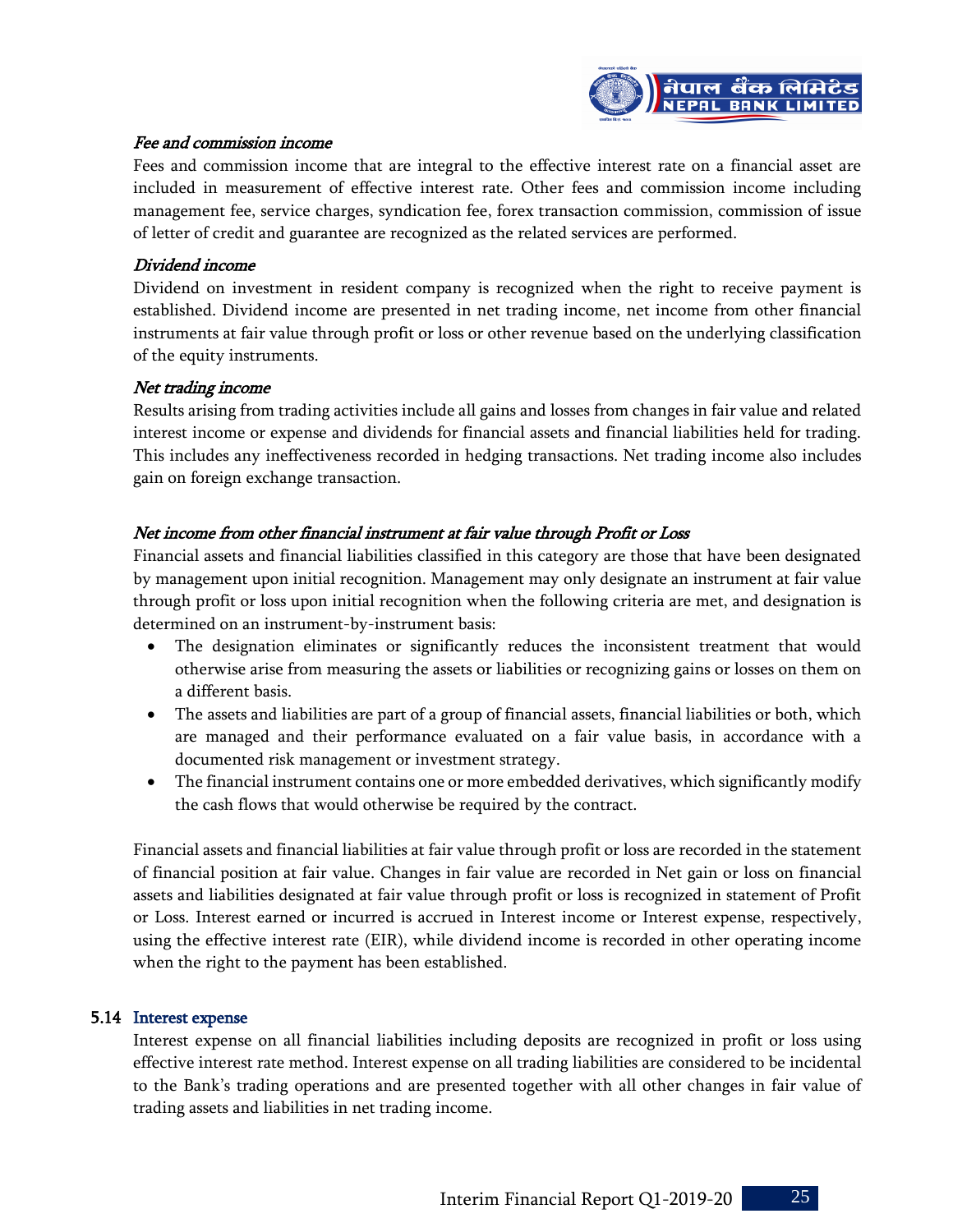

# 5.15 Employees Benefits

# a) Short Term Employee Benefits

Short term employee benefit obligations are measured on an undiscounted basis and are expensed as the related service is provided. A liability is also recognized for the amount expected to be paid under bonus required by the prevailing Bonus Act pay the amount as a result of past service provided by the employee and the obligation can be estimated reliably under short term employee benefits.

Short-term employee benefits include all the following items (if payable within 12 months after the end of the reporting period):

- wages, salaries and social security contributions;
- paid annual leave and paid sick leave;
- non-monetary benefits

# b) Post-Employment Benefit Plan

Post-employment benefit plan includes followings:

# i. Defined Contribution Plan

A defined contribution plan is a post-employment benefit plan under which an entity pays a fixed contribution to a separate entity and has no legal or constructive obligation to pay future amounts. Obligations for contributions to defined contribution plans are recognized as personnel expense in profit or loss in the periods during which the related service are rendered by employees. Pre-paid contributions are recognized as an asset to the extent that cash refund or reduction in future payments is available. Contributions to a defined contribution plan being due for more than 12 months after the end of the period in which the employee render the service are discounted at their present value. The following are the defined contribution plan provided by the Bank to its employees:

# a) Employees Provident Fund

In accordance with law, all employees of the Bank are entitled to receive benefits under the provident fund, a defined contribution plan in which both the employee and the Bank contribute monthly at a pre-determined rate (currently, 10% of the basic salary plus grades). Bank does not assume any future liability for provident fund benefits other than its annual contribution.

# ii. Defined Benefit Plan

The Bank provides Pension & Gratuity Plan, Retirement Plan and Leave Encashment Plan (in terms of Annual Leave and Sick Leave) as defined benefits to its employees. These benefits are postemployment benefit plans and are paid based on length of service. These benefit plans are funded whereas the Bank makes earmark investment of these funds. The gratuity plan provides for lump sum payments to vested employees at retirement or upon death while in employment or on termination of employment for an amount equivalent defined days' eligible salary payable for each completed year of service.

The pension plan provides for lump sum payments to vested employees at retirement or equated payment till death of the employee (and half thereafter to the spouse of the employee). Further, employees of the Bank are entitled to avail Annual Leave and Sick Leave. The employees can carry forward the un-availed leave and are entitled to encash the cumulative leave at the time of the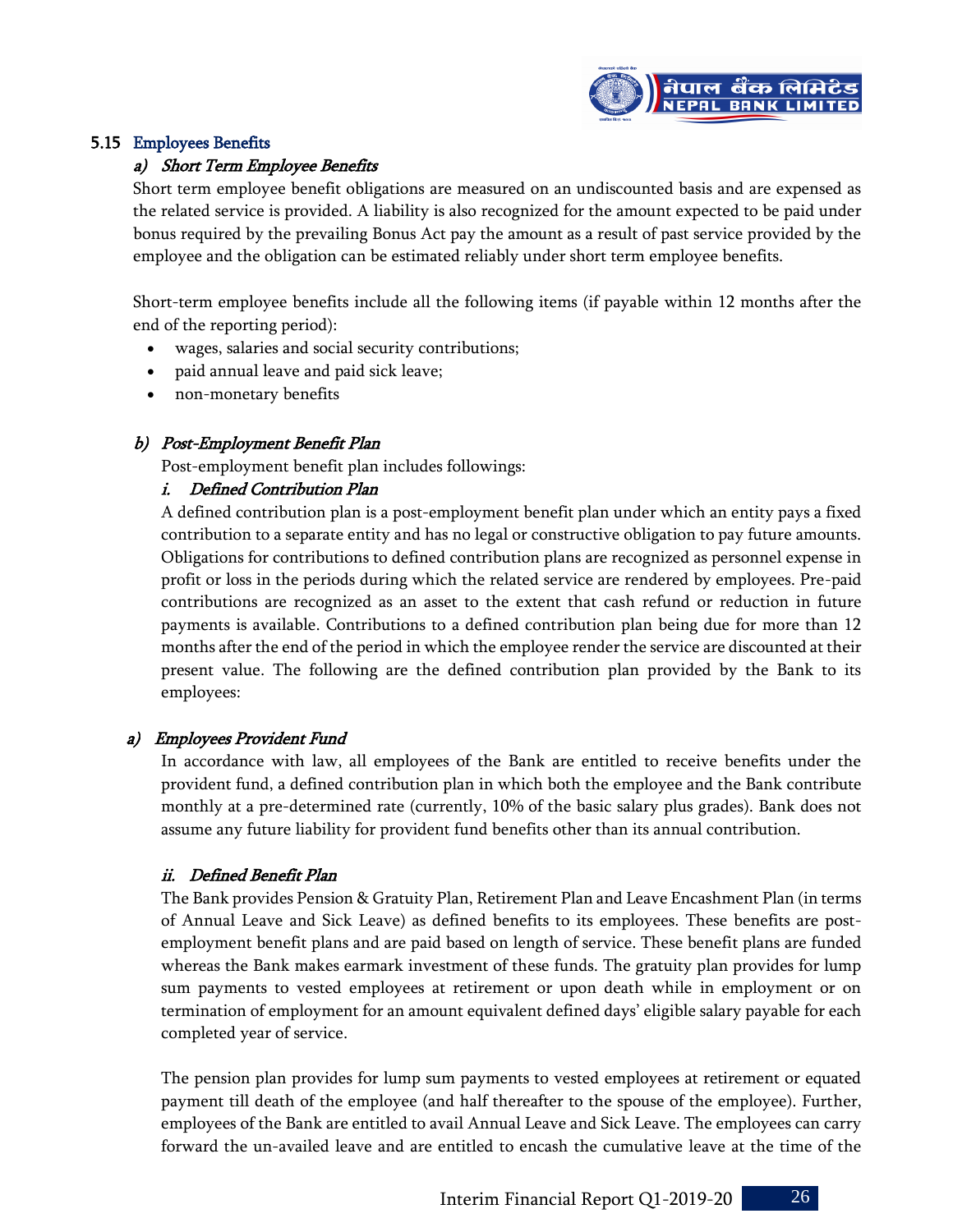

retirement. The obligation under these plans is calculated by a qualified actuary every year using projected unit credit method.

The following are the defined benefit plans provided by the Bank to its employees:

# a) Gratuity

Bank provides for gratuity on accrual basis covering eligible employees in terms of Employee Service Byelaws of the Bank. The plan provides for lump sum payments to vested employees at retirement or upon death while in employment or on termination of employment for an amount equivalent defined days' eligible salary payable for each completed years of service. The Bank accounts for the liability for gratuity as per the actuarial valuation.

# b) Leave Salary

The employees of the Bank are entitled to carry forward a part of their unavailed/ unutilized leave subject to a maximum limit. The employees can encash unavailed/ unutilized leave partially in terms of Employee Service Byelaws of the Bank. The Bank accounts for the liability for accumulated leave as per the actuarial valuation.

# c) Termination Benefits

Termination benefits are recognized as expense when the Bank is demonstrably committed, without realistic possibility of withdrawal, to a formal plan to provide termination benefits to employees as a result of an offer made to encourage voluntary redundancy. Termination benefits are recognized if the Banks made an offer for voluntary redundancy, it is probable that the offer will be accepted and the number of acceptances can be measured reliably. If the benefits are payable in more than 12 months after the reporting date, they are discounted to their present value.

# 5.16 Leases

The determination of whether an arrangement is a lease, or contains a lease, is based on the substance of the arrangement at the inception date and requires an assessment of whether the fulfillment of the arrangement is dependent on the use of a specific asset or assets and the arrangement conveys a right to use the asset, even if that right is not explicitly specified in an arrangement.

# The Bank as a Lessee:

Finance leases that transfer to the Bank substantially all of the risks and benefits incidental to ownership of the leased item, are capitalized at the commencement of the lease at the fair value of the leased property or, if lower, at the present value of the minimum lease payments. Lease payments are apportioned between finance charges and reduction of the lease liability so as to achieve a constant rate of interest on the remaining balance of the liability. Finance charges are recognized in Finance cost in the income statement.

Leased assets are depreciated over the useful life of the asset. However, if there is no reasonable certainty that the Bank will obtain ownership by the end of the lease term, the asset is depreciated over the shorter of the estimated useful life of the asset and the lease term.

Leases that do not transfer to the Bank substantially all the risks and benefits incidental to ownership of the leased items are operating leases. Operating lease payments are recognized as an expense in the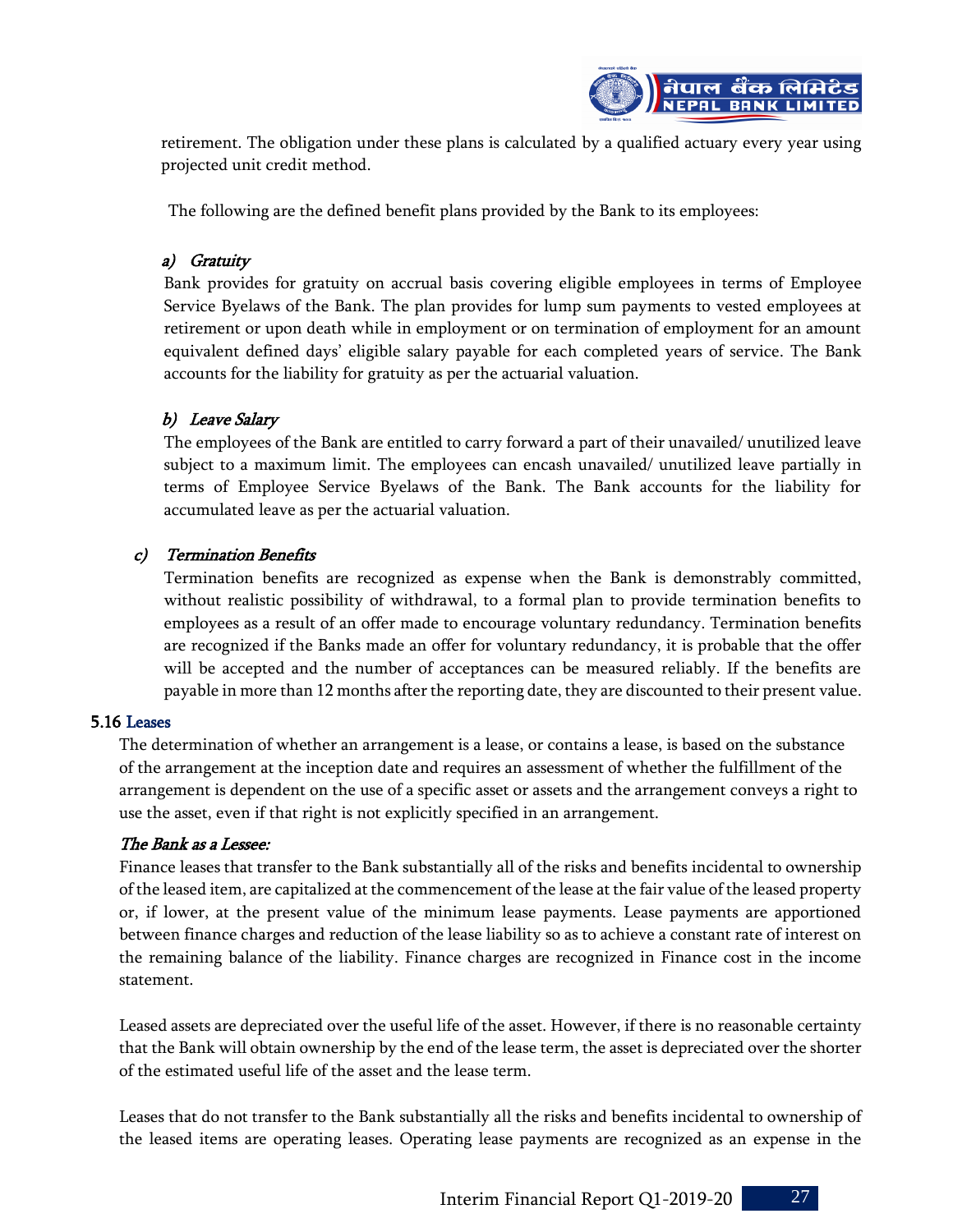

income statement on a straight-line basis over the lease term. Where the rentals are structured solely to increase in line with expected general inflation to compensate for the lessor's expected inflationary cost increases, such increases are recognized in the year in which such benefits accrue. Contingent rentals are recognized as an expense in the period in which they are incurred.

#### The Bank as a lessor

Leases in which the Bank does not transfer substantially all of the risks and benefits of ownership of the asset are classified as operating leases. Initial direct costs incurred in negotiating an operating lease are added to the carrying amount of the leased asset and recognized over the lease term on the same bases as rental income. Contingent rents are recognized as revenue in the period in which they are earned.

#### 5.17 Foreign Currency translation

The items included in the financial statements of the entity are measured using the functional currency of the Bank which Nepalese Rupees is using the exchange rates prevailing at the dates when the transactions were affected.

Monetary assets and liabilities denominated in foreign currencies are translated into the functional currency at the buying rate of exchange at the balance sheet date. Any resulting exchange differences are included in the "Other Operating Income" in statement of profit or loss.

Non-monetary assets and liabilities that are measured at historical cost in a foreign currency are translated into the functional currency using the rate of exchange at the date of initial transaction. Nonmonetary item assets and liabilities measured at fair value in a foreign currency are translated into the functional currency using the rate of exchange at the date the fair value was determined.

Foreign exchange differences arising on settlement of monetary items is included in "Net Trading Income" in statement of profit or loss.

#### 5.18 Financial guarantee and loan commitment

The Bank makes available to its customers guarantees that may require that the Bank makes payments on their behalf and enters into commitments to extend credit lines to secure their liquidity needs. Letters of credit and guarantees (including standby letters of credit) commit the Bank to make payments on behalf of customers in the event of a specific act, generally related to the import or export of goods. Such commitments expose the Bank to similar risks to loans and are mitigated by the same control processes and policies.

#### 5.19 Share capital and reserves

The Bank classifies the capital instruments as equity instruments or financial liabilities in accordance with the substance with the contractual terms of the instruments. Equity is defined as residual interest in total assets of an entity after deducting all its liabilities. Common shares are classified as equity of the Bank and distributions thereon are presented in statement of changes in equity.

The Bank is required to maintain the capital adequacy ratio imposed by the regulator. The ratio is fixed at 11% for current year and the Bank has maintained the ratio equal to 18.01% as at Ashwin end 2076.

Incremental costs directly attributable to issue of an equity instruments are deducted from the equity.

Interim Financial Report Q1-2019-20 28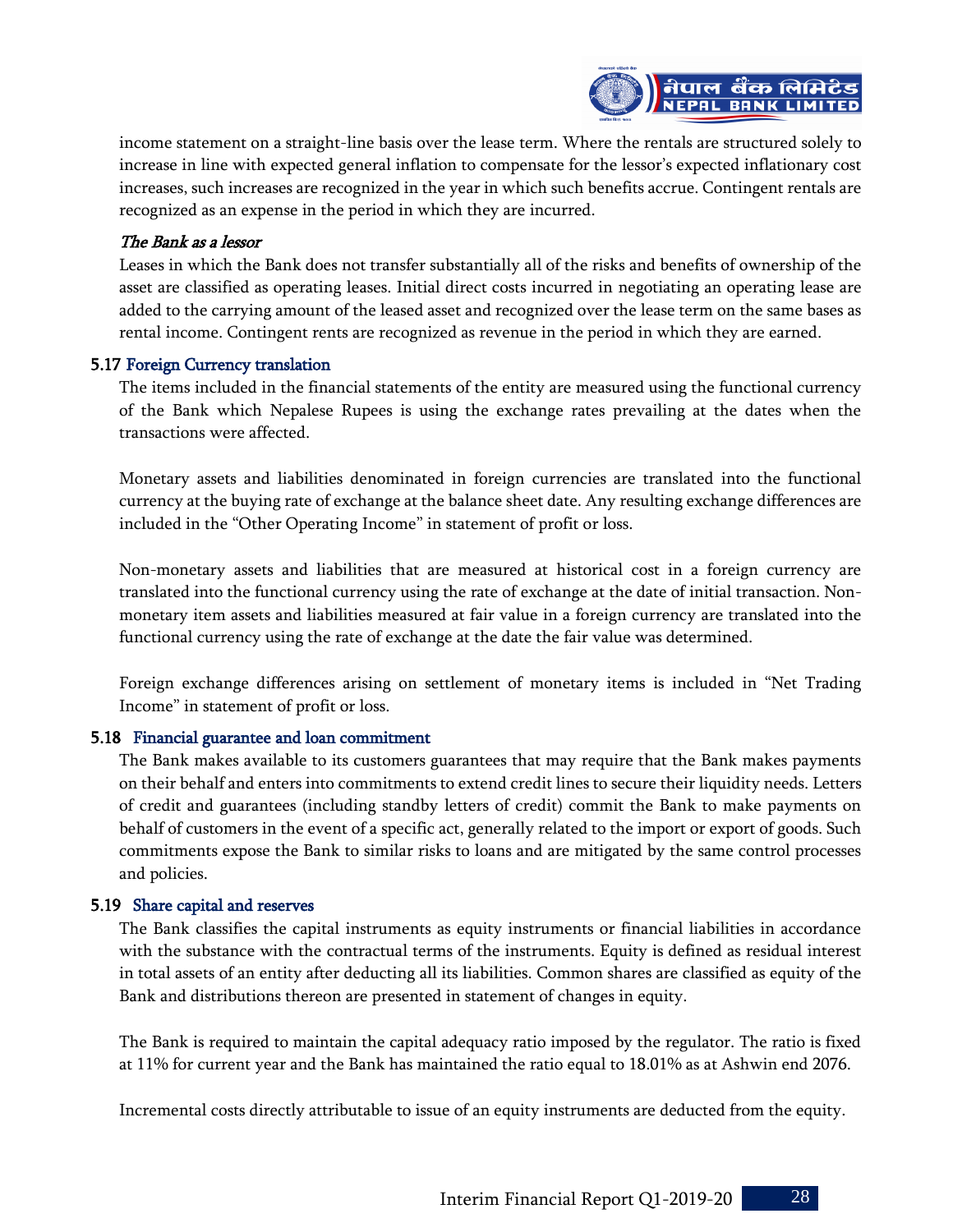

#### 5.20 Earnings per share including diluted

Basic earnings per share is computed by dividing the profit/ (loss) for the year by the weighted average number of equity shares outstanding during the year.

Diluted earnings per share is computed by dividing the profit/ (loss) for the year as adjusted for dividend, interest and other charges to expense or income (net of any attributable taxes) relating to the dilutive potential equity shares, by the weighted average number of equity shares considered for deriving basic earnings per share and the weighted average number of equity shares which could have been issued on the conversion of all dilutive potential equity shares. Potential equity shares are deemed to be dilutive only if their conversion to equity shares would decrease the net profit per share from continuing ordinary operations. Potential dilutive equity shares are deemed to be converted as at the beginning of the period, unless they have been issued at a later date.

There have been no transactions involving ordinary shares or potential ordinary shares between the reporting date and the date of the completion of these financial statements which would require the restatement of earnings per share.

#### 6. Segment Information

A. Information about reportable Segment

|                                                    | <b>Banking</b><br>Treasury |                                                  | Remittance             |                                           |                        | <b>Government Transaction</b><br><b>All Other</b>   |                        |                                           | <b>Total</b>                           |                                           |                        |                                           |
|----------------------------------------------------|----------------------------|--------------------------------------------------|------------------------|-------------------------------------------|------------------------|-----------------------------------------------------|------------------------|-------------------------------------------|----------------------------------------|-------------------------------------------|------------------------|-------------------------------------------|
| <b>Particulars</b>                                 | <b>Current Quarter</b>     | <b>Corresponding</b><br>Previous year<br>Quarter | <b>Current Quarter</b> | Corresponding<br>Previous year<br>Quarter | <b>Current Quarter</b> | Corresponding<br>Previous year<br>Quarter           | <b>Current Quarter</b> | Corresponding<br>Previous year<br>Quarter | <b>Current Quarter</b>                 | Corresponding<br>Previous year<br>Quarter | <b>Current Quarter</b> | Corresponding<br>Previous year<br>Quarter |
| Revenues from external customers                   | 2,663,101,808              | 2,223,055,914                                    | 224,991,113            | 223,923,824                               | 43,085,537             | 8,548,173                                           | 45,679,844             | 338,552,269                               | 298,332,335                            | 4,450,762                                 | 3,275,190,637          | 2,798,530,942                             |
| Intersegment revenues                              |                            |                                                  |                        |                                           |                        |                                                     |                        |                                           |                                        |                                           |                        |                                           |
| Segment Profit / (Loss) before tax                 | 997,666,116                | 1,410,863,296                                    | 224,991,113            | 223,923,824                               | 42,726,479             | 8,481,373                                           | 45,679,844             | 338,552,269                               | (625, 022, 935)                        | (8,423,538)                               | 686,040,618            | 1,973,397,224                             |
| Segment Assets                                     | 96,945,939,424             | 79,049,144,741                                   | 25,004,799,060         | 15,910,929,107                            |                        |                                                     | 3,791,291,771          | 108,061                                   | 30,469,342,536                         | 38,964,354,946                            | 156,211,372,791        | 133,924,536,854                           |
| Segment liabilities                                | 116,848,121,916            | 93,431,455,702                                   |                        |                                           |                        |                                                     |                        |                                           | 9,948,345,245                          | 6,657,792,930                             | 126,796,467,161        | 100,089,248,632                           |
| <b>B.</b>                                          |                            |                                                  |                        |                                           |                        | Reconciliation of reportable segment profit or loss |                        |                                           |                                        |                                           |                        |                                           |
|                                                    |                            | <b>Particulars</b>                               |                        |                                           |                        | <b>Current Quarter</b>                              |                        |                                           | Corresponding<br>Previous year Quarter |                                           |                        |                                           |
| Total profit before tax for reportable<br>segments |                            |                                                  |                        | 1,311,063,552                             |                        |                                                     | 1,981,820,762          |                                           |                                        |                                           |                        |                                           |
| Profit before tax for other Segments               |                            |                                                  | (625, 022, 935)        |                                           |                        | (8,423,538)                                         |                        |                                           |                                        |                                           |                        |                                           |
| Elimination of inter-segment profit                |                            |                                                  |                        |                                           |                        |                                                     |                        |                                           |                                        |                                           |                        |                                           |
| Elimination of discontinued operation              |                            |                                                  |                        |                                           |                        |                                                     |                        |                                           |                                        |                                           |                        |                                           |
| Unallocated amounts:                               |                            |                                                  |                        |                                           |                        |                                                     |                        |                                           |                                        |                                           |                        |                                           |
| - Other Corporate expenses                         |                            | 923, 355, 270                                    |                        |                                           | 1,059,513              |                                                     |                        |                                           |                                        |                                           |                        |                                           |
|                                                    |                            |                                                  |                        |                                           |                        |                                                     |                        |                                           |                                        |                                           |                        |                                           |

#### B. Reconciliation of reportable segment profit or loss

| <b>Particulars</b>                     | <b>Current Quarter</b>   | Corresponding<br>Previous year Quarter |
|----------------------------------------|--------------------------|----------------------------------------|
| Total profit before tax for reportable | 1,311,063,552            | 1,981,820,762                          |
| segments                               |                          |                                        |
| Profit before tax for other Segments   | (625, 022, 935)          | (8,423,538)                            |
| Elimination of inter-segment profit    |                          |                                        |
| Elimination of discontinued operation  | $\overline{\phantom{a}}$ |                                        |
| Unallocated amounts:                   |                          |                                        |
| - Other Corporate expenses             | 923, 355, 270            | 1,059,513                              |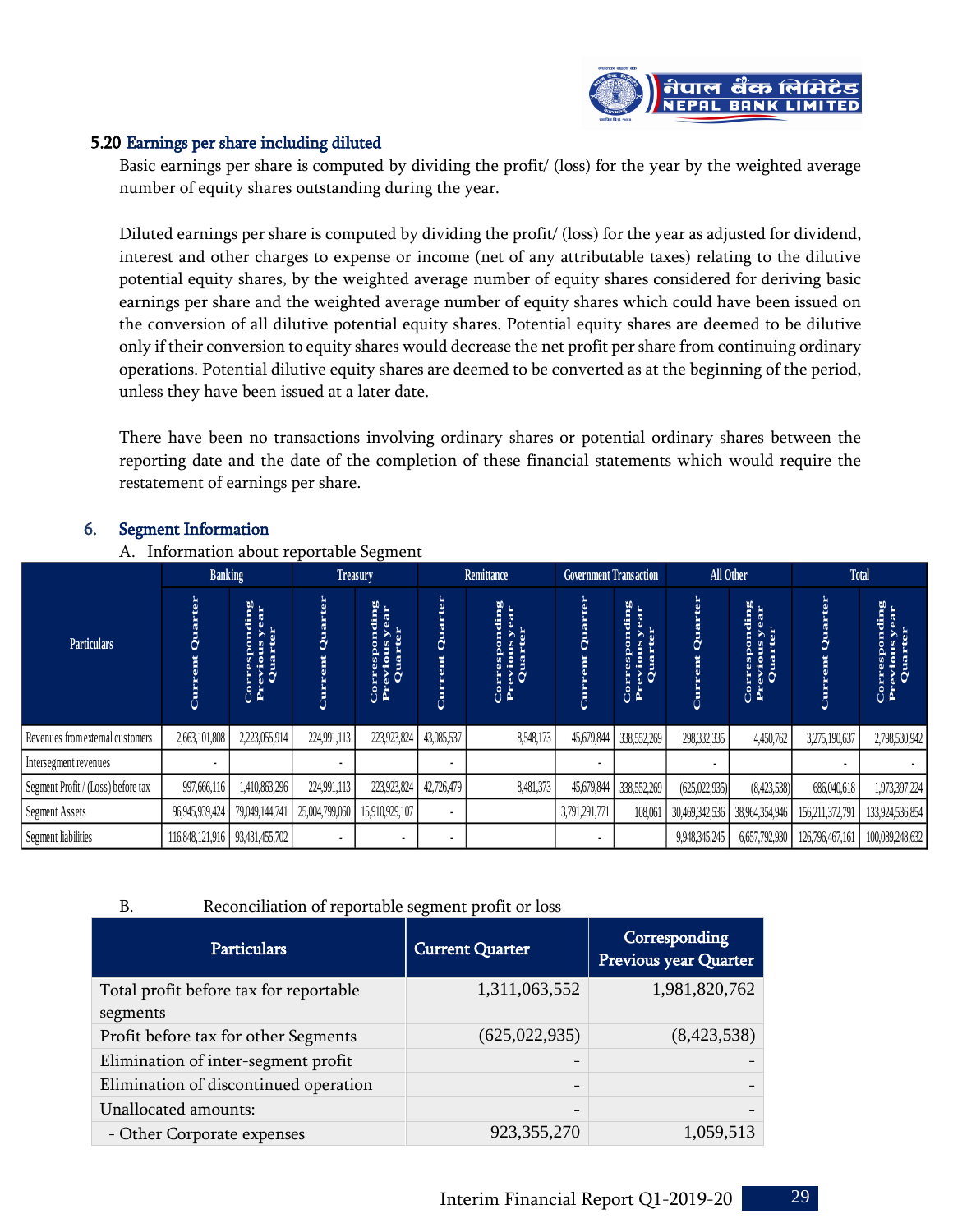

#### 7. Related parties disclosures

The related parties of the Bank which meets the definition of related parties as defined in "NAS 24 Related Parties Disclosure" are as follows:

#### 7.1 Nepal Government

Nepal Government holds 51% shares in the bank and representation in the board of directors of the bank, is considered to be related party to the bank.

#### 7.2 Key Management Personnel (KMP)

The key management personnel are those persons having authority and responsibility of planning, directing and controlling the activities of the entity, directly or indirectly including any director. The key management of the Bank includes members of its Board of Directors, Chief Executive Officer, and other higher-level employee of the Bank. The name of the key management personnel who were holding various positions in the office during the year (As at Ashwin End 2076) were as follows:

#### Name of Directors

| Name                    | Position |
|-------------------------|----------|
| Basudev Adhikari        | Chairman |
| Harishsaran Pudasaini   | Member   |
| Deependra Bikram Thapa  | Member   |
| Ganga Prasad Gyawali    | Member   |
| Savitri Ranjit Shrestha | Member   |

| <b>SN</b> | Name of the Key Management Personnel | Post                                       |
|-----------|--------------------------------------|--------------------------------------------|
|           | Krishna Bahadur Adhikari             | <b>Chief Executive Officer</b>             |
| 2         | Samata Panta                         | Officiating Deputy Chief Executive officer |
| 3         | Laxman Poudel                        | Assistant Chief Executive officer          |
| 4         | Bishwo Raj Baral                     | Acting Assistant Chief Executive officer   |
|           | Prakash Kumar Adhikari               | Acting Assistant Chief Executive Officer   |
| 6         | Hom Bahadur Khadka                   | Acting Assistant Chief Executive Officer   |

#### 7.3 Compensation to Key Management Personnel

The members of Board of Directors are entitled for meeting allowances. Salary and allowances are provided to Chief Executive Officer and other member of the management team. Salary and Allowances paid to the Chief Executive Officer is based on the contract entered by the Bank with him whereas compensation paid to other members of management team are governed by Employees Byelaws and decisions made by management time to time in this regard. In addition to salaries and allowances, noncash benefits like vehicle facility, subsidized rate employees' loan, and termination benefits are also provided to KMP.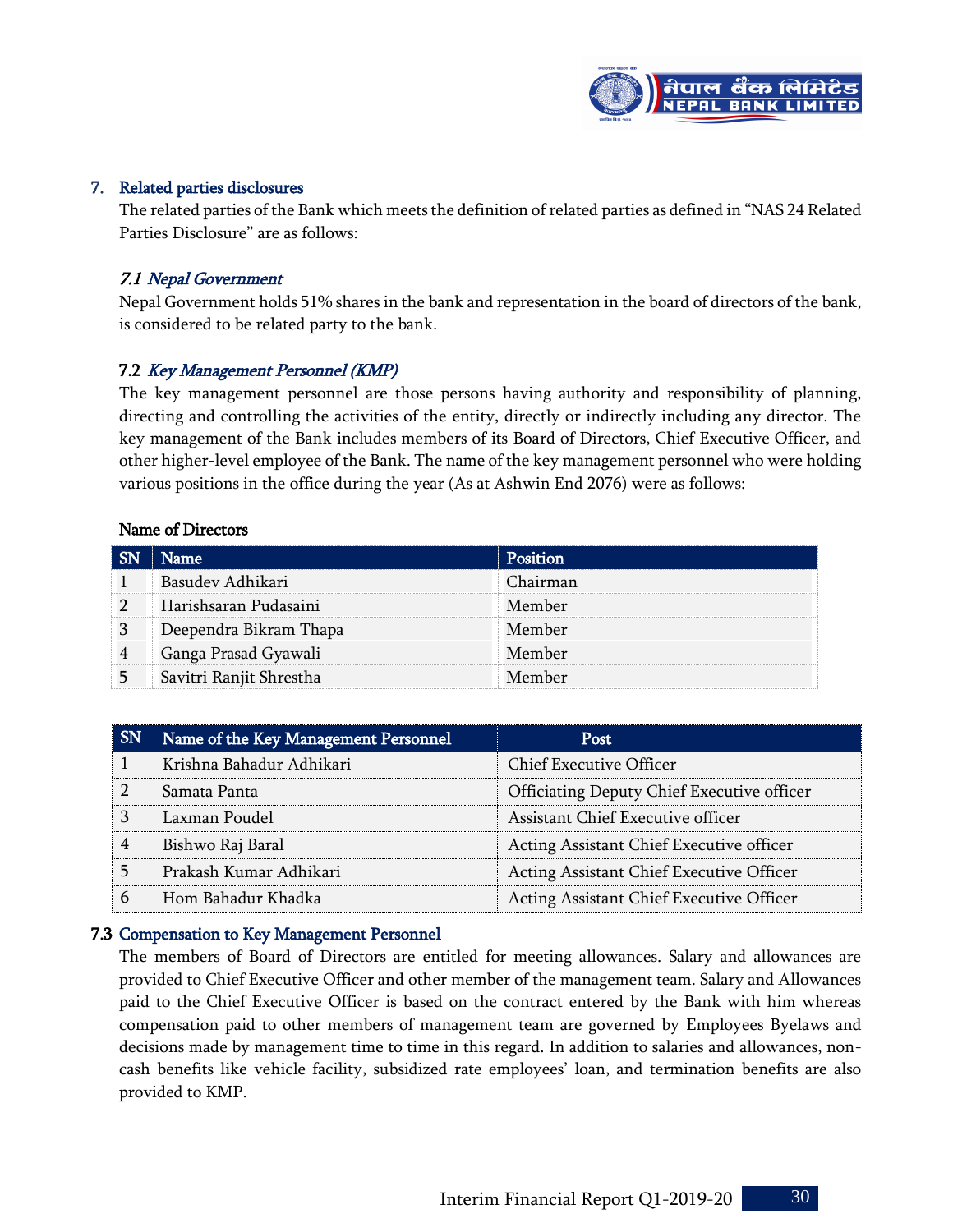

The details relating to compensation paid to key management personnel (Director's only) were as follows:

| <b>Particulars</b> | Upto Ashwin End 2076 |
|--------------------|----------------------|
| Director's Fee     | 676,700.00           |
| Other Expenses     | 140,810.61           |
| Total              | 817,510.61           |

The details relating to compensation paid to key management personnel other than directors were as follows:

| 'NT | <b>Particulars</b>                               | Total <sub>2</sub> |
|-----|--------------------------------------------------|--------------------|
|     | Remuneration                                     | 4,819,024.10       |
|     | Payment under 7 Year Pension Plan (Retired KMPs) |                    |
|     | Retirement Benefit (Retired KMPs)                |                    |
|     | Gratuity (Retired KMPs)                          |                    |
|     | Leave                                            |                    |
|     | Total                                            | 4.819.024.10       |

Besides above remuneration, other facilities like staff loan facilities and vehicle facilities were provided to KMPs as per the staff bylaws of the bank.

\* No KMP retired during the reporting period.

# 8. Dividend paid (aggregate or per share) separately for ordinary shares or other shares

The bank has not paid any dividend during the reporting period

#### 9. Issues, repurchase and repayment of debt and equity securities

The bank has not made Issues, repurchase or repayment of debt and equity securities during the reporting period.

#### 10.Events after interim period

There are no material events after reporting date affecting financial status as on Ashwin End 2076.

# 11.Effect of changes in the composition of the entity during the interim period including merger and acquisition

There is no merger or acquisition effecting the changes in the composition of the bank during the interim period as on Ashwin end 2076.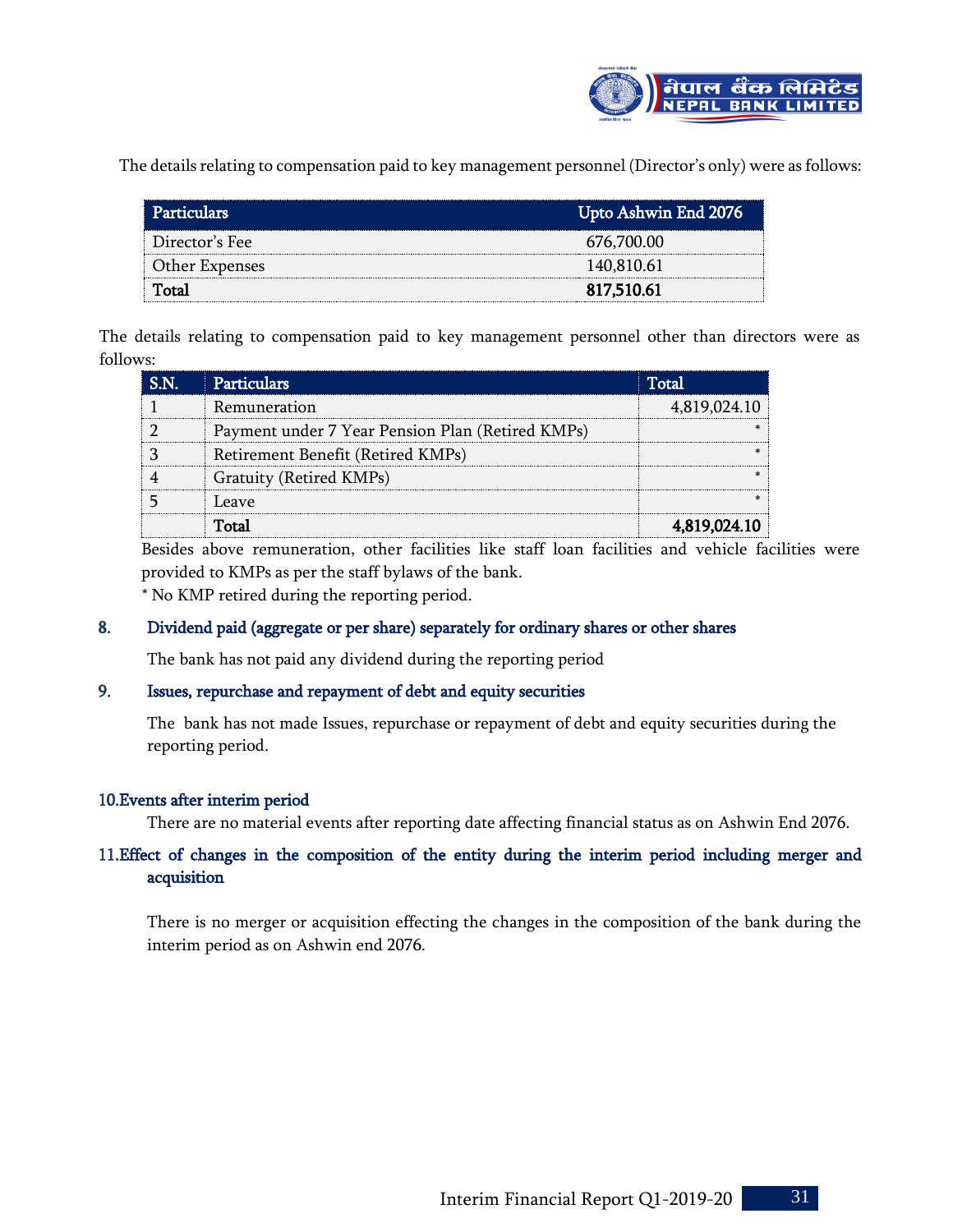

#### 12.Use of Carve-outs Adjustment

#### 12.1.1 For Impairment Calculation

An entity shall assess at the end of each reporting period whether there is any objective evidence that a financial asset or group of financial assets measured at amortized cost is impaired. If any such evidence exists, the entity shall apply paragraph 63 of NAS 39: Financial Instruments: Recognition and Measurement, to determine the amount of any impairment loss unless the entity is bank or financial institutions registered as per Bank and Financial Institutions Act, 2073. Bank and Financial Institutions shall measure impairment loss on loan and advances as higher of amount derived as per prudential norms prescribed by Nepal Rastra Bank and amount determined as per paragraph 63. However, bank and financial institutions shall apply paragraph 63 of NAS 39: Financial Instruments: Recognition and Measurement to determine the amount of impairment loss on financial assets other than loan and advances.

# IMPAIRMENT AS PER NAS 39

| Loans and advances to Customers                         | As at 30 <sup>th</sup> Ashwin 2076 |
|---------------------------------------------------------|------------------------------------|
| Loans and advances to Customers (A)                     | 98,456,320,491                     |
| Less:                                                   |                                    |
| Impairment allowances $(a + b)$                         | (2,038,152,149)                    |
| Collective Allowances (a)                               | (1,047,105,604)                    |
| Individual Allowances (b)                               | (991, 046, 545)                    |
| Impairment as percentage of Total Loans and<br>advances | 2.07%                              |

The impact of the application of carve-out in the interim financial statement is as under:

|                                     | Figures in NPR |
|-------------------------------------|----------------|
| Impairment Loss as per NFRS         | 2,038,152,149  |
| Impairment Loss as per norms of NRB | 3,026,043,378  |

Using the carve-out issued by Institute of Chartered Accountant of Nepal, the higher of the above is taken into consideration for impairment loss on loan and advances for preparation of interim financial statement.

#### 12.2 For Using Effective Interest rate

During the reporting period Bank has used the exemption for not calculating Interest Income using Effective Interest Rate (EIR) as Bank has considered such calculation to be impracticable. Accordingly, Bank has used Normal interest rate to charge interest income.

#### 12.3 Interest calculation on Impaired Loan and advances

NAS 39 requires when a financial asset or a group of similar financial assets has been written down as a result of an impairment loss, interest income is thereafter recognized using the rate of interest used to discount the future cash flows for the purpose of measuring the impairment loss. The Bank has not considered fees and transaction cost being immaterial. The interest income has been calculated using EIR.

Interest income on loan and advances that are overdue for more than 180 days are not recognized as Interest income citing the recoverability of such amount.

Interim Financial Report Q1-2019-20 32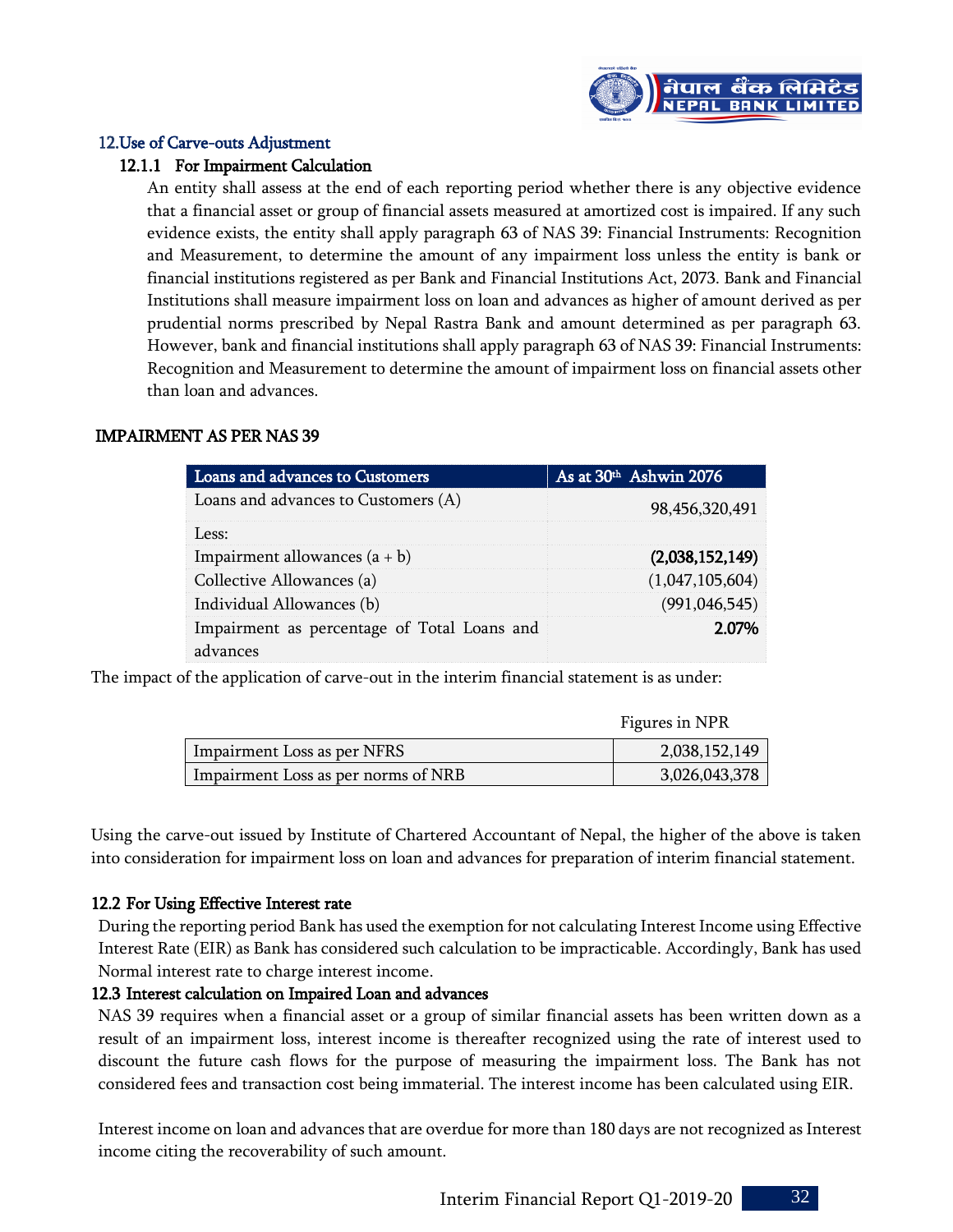

Disclosure as per Securities Registration and Issuance Regulation, 2073 (Related to sub Rule (1) of Rule 26)

#### 1. Financial Statements

#### A. Statement of Financial Position and statement of profit or Loss

Published along with this report

# B. Related Party Disclosure

Parties are considered to be related if any one party has the ability to control the other party or exercise the significant influence over the other party in making financial or operation decision.

Nepal Government holds 51% shares in the bank and has representation in the board of directors of the bank, is considered to be related party to the bank.

The directors, chief executive officer and other key management personnel are also considered to be related party to the bank. No transaction between bank and KMPs was observed other than as prescribed under service bye-laws of the bank and relating to remuneration.

# C. Major Financial Highlights

| a. Earnings per Share           |  | NPR 23.72 d. Liquidity                  | 24.50% |
|---------------------------------|--|-----------------------------------------|--------|
| b. Market Value per Share       |  | NPR 345 e. Return on Assets             | 1.49%  |
| c. Price Earnings Ratio (Times) |  | 14.54 f. Net worth per Share NPR 299.81 |        |

# 2. Management Analysis

- a. There have been positive changes in the Loan & Advances and sources of fund i.e. deposit in line with the current business environment. Decline in bank's profitability owing to increased employee cost and interest expenses has been noticed.
- b. The bank is constantly improving its IT infrastructure, expanding branches as per management intention as well as regulator requirement and adopting digitization as the ultimate means to achieve competitiveness.
- c. The bank is working on building rigorous risk management framework, resilient AML/CFT infrastructure.
- d. The bank aims to achieve its financial goals through sustainable profitability and measured growth in balance sheet size. Our business models remain robust and we continue to seek sound growth with the high degree of our customers' satisfaction.

# 3. Details relating to legal action

Except in the normal course of banking business, no law-suits of material nature have been filed by or against the bank/promoters/directors/on account of violation of prevailing laws or commission of criminal offences or financial crime.

#### 4. Analysis of share transaction and progress of the bank